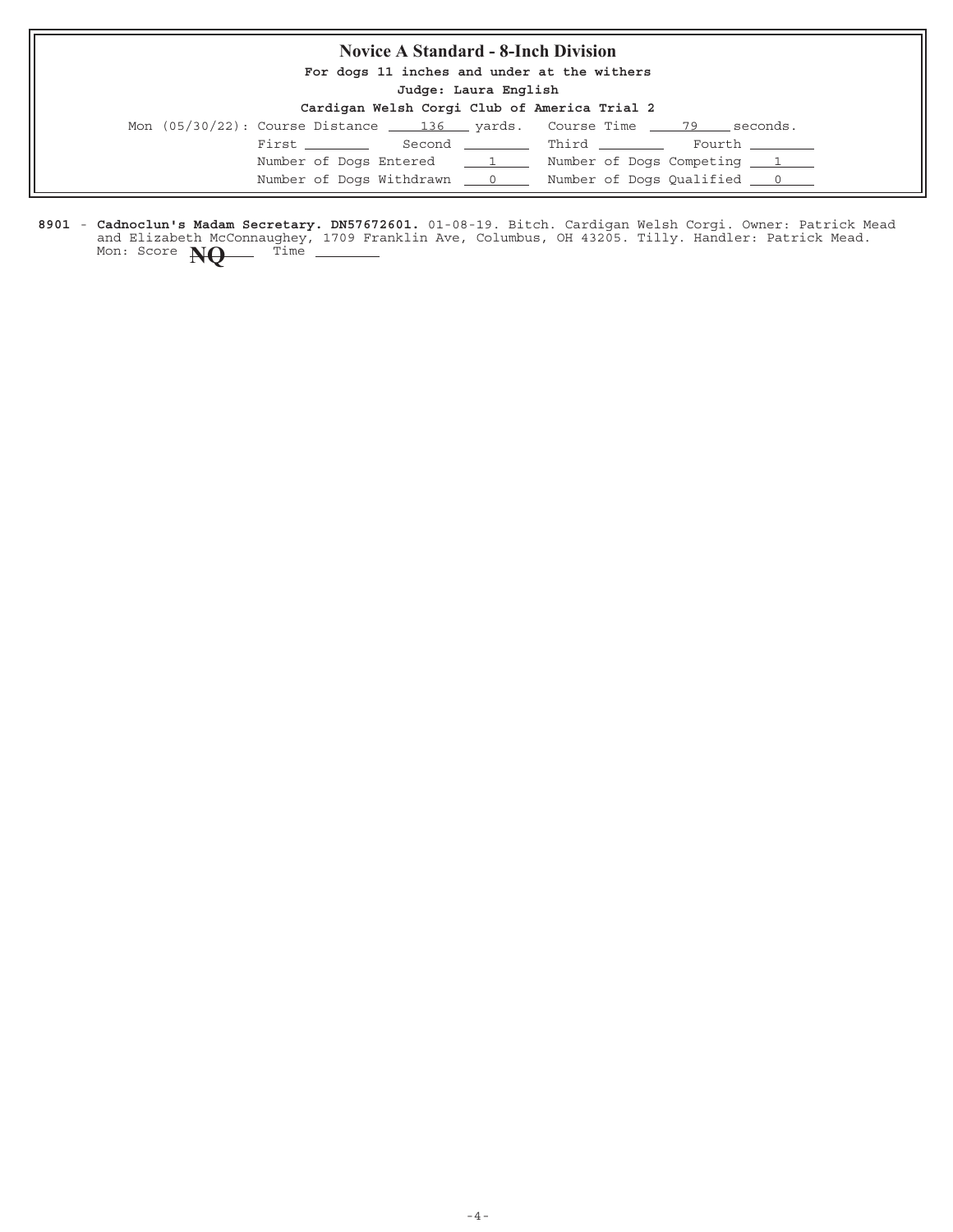## **Novice B Standard - 8-Inch Division**

**For dogs 11 inches and under at the withers**

**Judge: Laura English**

|                               |  | Mon (05/30/22): Course Distance 136 yards. Course Time 79 seconds. |
|-------------------------------|--|--------------------------------------------------------------------|
| First Second Third            |  | Fourth _______                                                     |
| Number of Dogs Entered 4      |  | Number of Dogs Competing 1                                         |
| Number of Dogs Withdrawn __ 0 |  | Number of Dogs Qualified 0                                         |

- 8701 Heulwen Pay It Forward RN, NAJ, NF, NFP, CGC, RATN, TKN. DN57220805. 02-25-19. Dog. Cardigan Welsh Corgi. Owner: Lynn Stonesifer, 238 Ferring Court, Abingdon, MD 21009. Beau. Handler: Lynn Stonesifer. **Heulwen Pay It Forward RN, NAJ, NF, NFP, CGC, RATN, TKN. DN57220805.** Mon: Score **NQ** Time
- 8702 Arescc Sports Two Putt Max At Fairway. DN58009601. 05-03-19. Dog. Cardigan Welsh Corgi. Owner: Ann Albrecht, 2719 Steger Creek Path, Powhatan, VA 23139. Putter. Handler: Ann Albrecht. **Arescc Sports Two Putt Max At Fairway. DN58009601.** Mon: Score **ABS** Time -
- 8704 Corwynt Tayken Did it in a Minute. DN65457004. 01-25-21. Bitch. Cardigan Welsh Corgi. Owner: Marissa Recker, 2622 Union St, Madison, WI 53704. Minnie. Handler: Marissa Recker. Mon: Score **ABS** Time
- 8705 Cavalier Statue of a Fool. DN46661003. 05-30-16. Dog. Cardigan Welsh Corgi. Owner: Annabel Irene Maley, 739 Ebenezer Rd, Gladys, VA 24554. Roscoe. Handler: Annabel Irene Maley. Mon: Score **ABS** Time –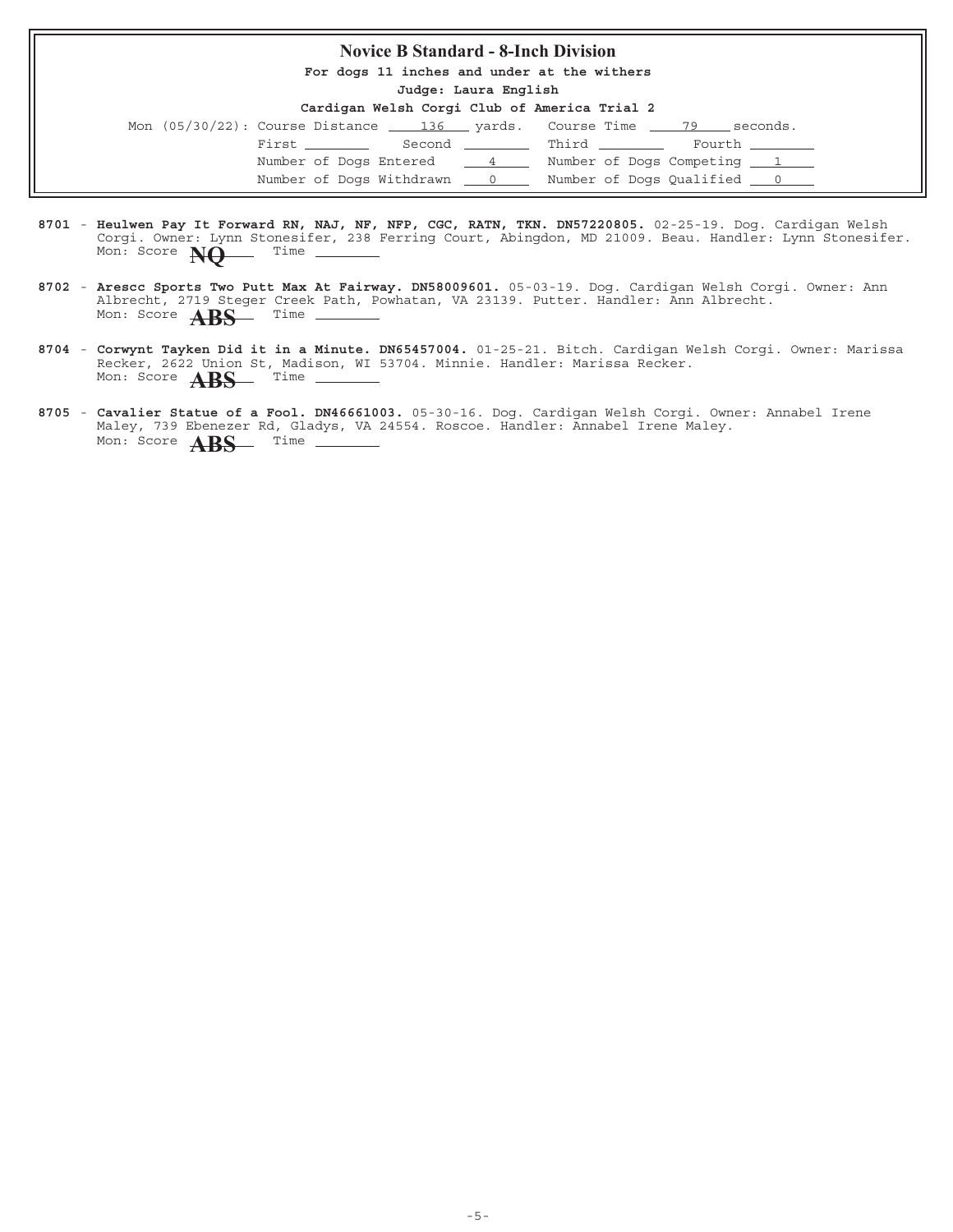| <b>Open Standard - 8-Inch Division</b>       |                      |                                                                           |  |  |  |  |  |
|----------------------------------------------|----------------------|---------------------------------------------------------------------------|--|--|--|--|--|
| For dogs 11 inches and under at the withers  |                      |                                                                           |  |  |  |  |  |
|                                              | Judge: Laura English |                                                                           |  |  |  |  |  |
| Cardigan Welsh Corgi Club of America Trial 2 |                      |                                                                           |  |  |  |  |  |
|                                              |                      | Mon $(05/30/22)$ : Course Distance $146$ yards. Course Time $70$ seconds. |  |  |  |  |  |
| First 8706 Second 8703 Third                 |                      | Fourth                                                                    |  |  |  |  |  |
| Number of Dogs Entered 2                     |                      | Number of Dogs Competing 2                                                |  |  |  |  |  |
| Number of Dogs Withdrawn 0                   |                      | Number of Dogs Qualified 2                                                |  |  |  |  |  |

8703 - Corwynt Tayken Family Business. DN65457001. 01-25-21. Bitch. Cardigan Welsh Corgi. Owner: Jo Powers, 7455 Dyer Rd, Denton, MD 21628. Hex. Handler: Jo Powers. **Corwynt Tayken Family Business. DN65457001.** 01-25<br>
7455 Dyer Rd, Denton, MD 21628. Hex. Handler: Jo<br>
Mon: Score 95 Time 48.98 **Qualified** 

<sup>8706 -</sup> Woodrose Run To Me CGCA TKN RI TDI. DN47643401. 11-05-16. Bitch. Cardigan Welsh Corgi. Owner: Christine Wiecek, 7926 Hermitage Rd, Concord, OH 44077. Gibbs. Handler: Christine Wiecek. **1** 8706 - Woodrose Run To Me CGCA TKN RI TDI. DN47643401. 11<br>Christine Wiecek, 7926 Hermitage Rd, Concord, OH<br>Mon: Score 100 Time 64.07 **Qualified**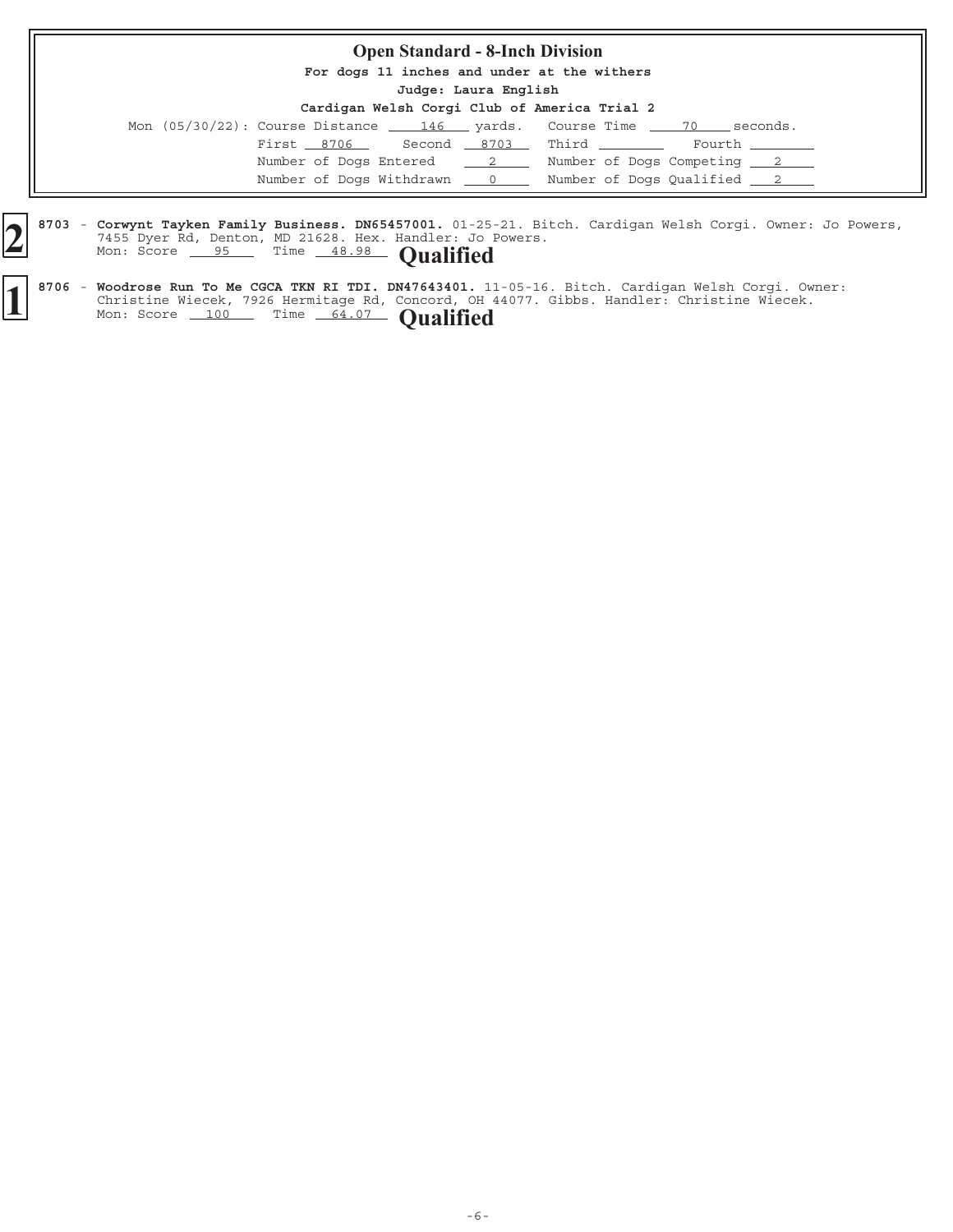# **Excellent Standard - 8-Inch Division**

**For dogs 11 inches and under at the withers**

**Judge: Laura English**

#### **Cardigan Welsh Corgi Club of America Trial 2**

|                | <u> varargan nvepn vvege veta ve navelsva sesta e</u> |                                                                                            |
|----------------|-------------------------------------------------------|--------------------------------------------------------------------------------------------|
|                |                                                       | Mon $(05/30/22)$ : Course Distance $\qquad 175$ yards. Course Time $\qquad 75$<br>seconds. |
| First ________ |                                                       | Second Third<br>Fourth _______                                                             |
|                | Number of Dogs Entered 1                              | Number of Dogs Competing 1                                                                 |
|                | Number of Dogs Withdrawn 0                            | Number of Dogs Qualified <u>0</u>                                                          |

8302 - Indium Fire on the Mountain. DN43867704. 09-06-15. Dog. Cardigan Welsh Corgi. Owner: Theresa Calter and Larry Calter, 1 Wild Rose Lane, Eliot, ME 03903. Dobby. Handler: Theresa Calter. **Indium Fire on the Mountain. DN43867704.** Mon: Score **NQ** Time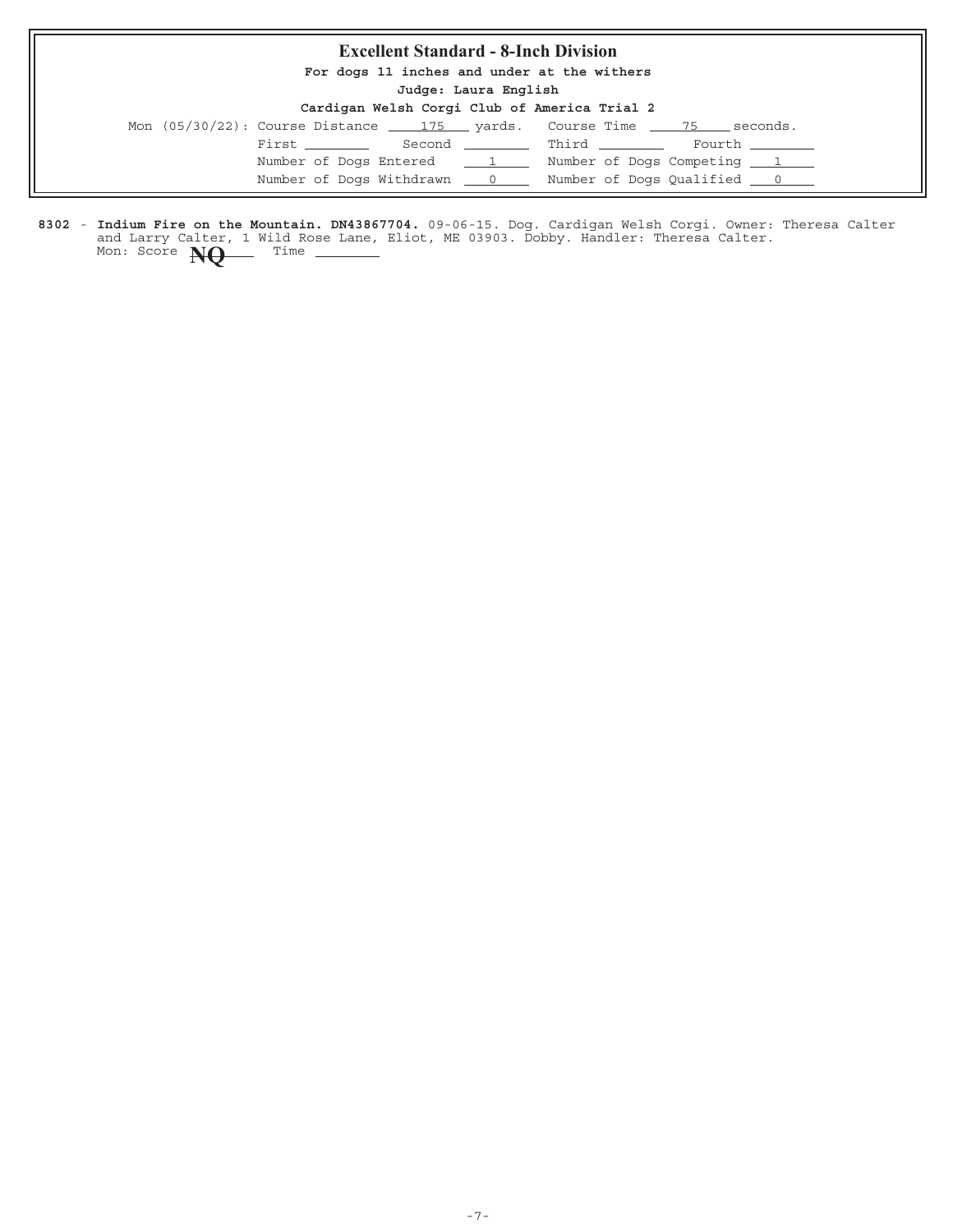#### **Master Standard - 8-Inch Division**

**For dogs 11 inches and under at the withers**

**Judge: Laura English**

| Mon $(05/30/22)$ : Course Distance $175$ yards. Course Time $75$ seconds. |  |  |                                     |  |
|---------------------------------------------------------------------------|--|--|-------------------------------------|--|
| First 8105 Second 8106 Third 8104 Fourth 8107                             |  |  |                                     |  |
|                                                                           |  |  |                                     |  |
| Number of Dogs Withdrawn 0                                                |  |  | Number of Dogs Qualified <u>6 6</u> |  |

- 8101 Fernbriar Bye Bye Birdie At Fairway. DN42095802. 02-02-15. Bitch. Cardigan Welsh Corgi. Owner: Ann Albrecht and Mackenzie Mann, 2719 Steger Creek Path, Powhatan, VA 23139. Birdie. Handler: Ann Albrecht.
	- Mon: Score **ABS** Time -
- 8102 RACH Blue Fox Quiet Thunder of Dovehill UDX2 OM1 RM2 RAE3 MX MXJ DCAT. DN46773302. 07-12-16. Dog. Cardigan Welsh Corgi. Owner: Sally Boeke and Robert J Boeke, 37 Sherwick Rd, Oswego, IL 60543. Dallas. Handler: Sally Boeke. Mon: Score 100 Time 58.33 **Qualified**
- 8103 Cprwynt Tayken Ziggy Stardust. DN50559108. 08-10-17. Bitch. Cardigan Welsh Corgi. Owner: Marissa Recker and Alex Recker, 2622 Union St, Madison, WI 53704. Ziggy. Handler: Marissa Recker.<br>Mon: Score **New State Commence** Mon: Score **NQ**
- 8104 Ebonwald's Quest For Adventure. DN57187304. 12-11-18. Dog. Cardigan Welsh Corgi. Owner: Leslie Restifo, 13757 Prospect Rd., Strongsville, OH 44149. Jonny Quest. Handler: Leslie Restifo. Mon: Score 100 Time 44.09 **Qualified**
- 8105 Riverbend Isle Have Another. DN58883402. 06-22-19. Bitch. Cardigan Welsh Corgi. Owner: Carrie Ruhde, 1106 Fulton St, Waterloo, IA 50707. Josie. Handler: Carrie Ruhde. Mon: Score 100 Time 41.59 **Qualified**
- **8106 MACH Fernbriar What's The Name of That Song CD RN MXS MJS MFB T2B2 BCAT CGC TKN. DN42095801.** 02-02-15. Bitch. Cardigan Welsh Corgi. Owner: Kathy Roberts, 85 Logic Ct., Beavercreek, OH 45440. CrackerJack. Handler: Kathy Roberts. **2** Mon: Score 100 Time 42.91 **Qualified** 
	- 8107 Aramoras No More Worries CD BN RE MX MXJ. DN41787202. 01-16-15. Bitch. Cardigan Welsh Corgi. Owner: Vanessa Tesch and Janice Tesch, 890 S Allen Rd, Green Bay, WI 54311. Kuna. Handler: Vanessa Tesch. Mon: Score 100 Time 44.22 **Qualified** 
		- 8108 Dragon Patch Rocky Ridge We Will Rock You CGC TKI MXJ MX. DN47503503. 09-25-16. Bitch. Cardigan Welsh Corgi. Owner: Margaret A Sims, 259 Aaron Rd, Venue, PA 16364. Queenie. Handler: Margaret A Sims. Mon: Score 100 Time 49.16 **Qualified**
	- 8301 Aramora American Hero Sally Ride NA RN RA NF. DN52849103. 02-27-18. Bitch. Cardigan Welsh Corgi. Owner: Cathy Converse, 1234 Monterey Trail, DePere, WI 54115. Ryder. Handler: Cathy Converse. **Aramora American Hero Sally Ride NA RN RA NF. DN52849103.** Mon: Score **NO** Time \_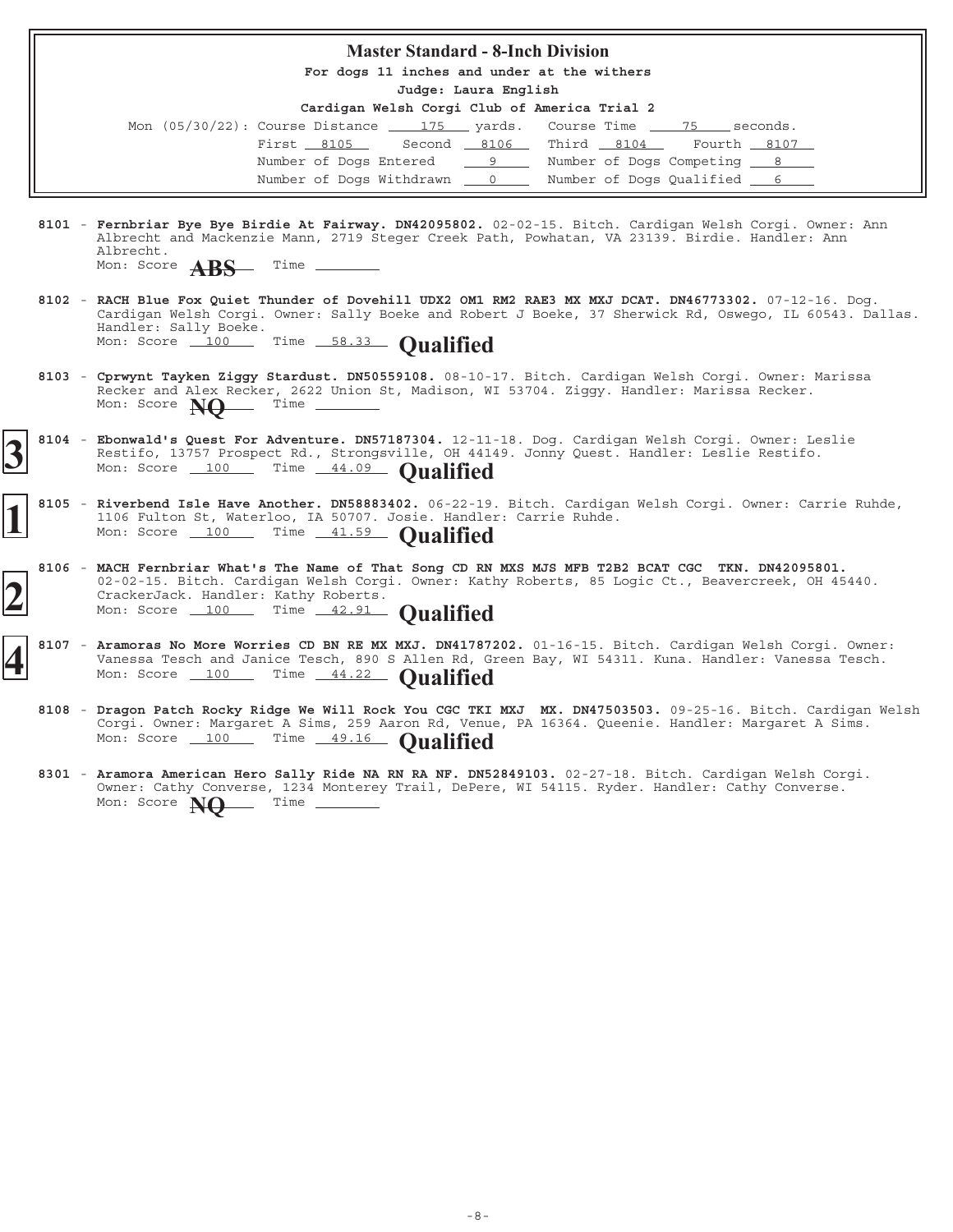#### **Novice Preferred Standard - 4-Inch Division**

**For dogs 11 inches and under at the withers**

**Judge: Laura English**

#### **Cardigan Welsh Corgi Club of America Trial 2**

|  |  |            |                            |                                  | Mon (05/30/22): Course Distance 136 yards. Course Time 84 seconds. |        |
|--|--|------------|----------------------------|----------------------------------|--------------------------------------------------------------------|--------|
|  |  | First 4801 |                            |                                  | Second ___________ Third ________                                  | Fourth |
|  |  |            | Number of Dogs Entered     | $\frac{1}{\sqrt{1-\frac{1}{2}}}$ | Number of Dogs Competing 1                                         |        |
|  |  |            | Number of Dogs Withdrawn 0 |                                  | Number of Dogs Qualified 1                                         |        |

4801 - GCH CH Yasashiikuma Jaunty Jolene. DN42507003. 12-26-14. Bitch. Cardigan Welsh Corgi. Owner: Catherine Skimin, 19360 Yonge St Unit B, Holland Landing, ON L9N1L7. JoJo. Handler: Catherine Skimin. **GCH CH Yasashiikuma Jaunty Jolene. DN42507003. 1** Mon: Score 95 Time 89.18 **Qualified**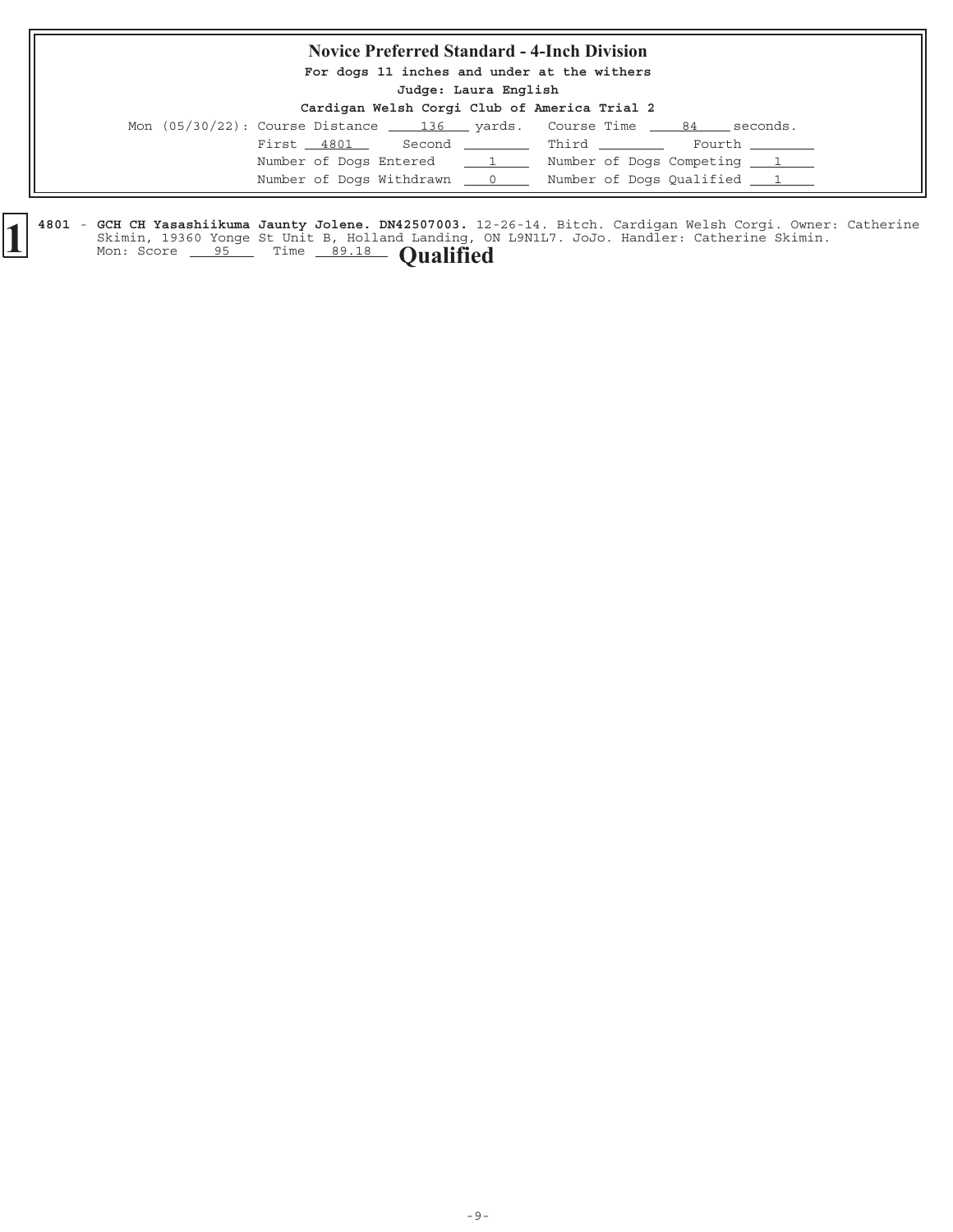# **Novice Preferred Standard - 8-Inch Division For dogs 14 inches and under at the withers Judge: Laura English Cardigan Welsh Corgi Club of America Trial 2** Mon  $(05/30/22)$ : Course Distance  $\underline{\hspace{1cm}}$  136 yards. Course Time  $\underline{\hspace{1cm}}$  78 seconds.  $\begin{tabular}{lllllllll} \multicolumn{2}{l}{{\bf First} $ \underline{~~8803} $ & \multicolumn{2}{c}{{\bf Second} $ & $\underline{~~$} \underline{~~$} \multicolumn{2}{l}{{\bf Third} $ & $\underline{~~$} \underline{~~} \underline{~~}}$ & \multicolumn{2}{l}{{\bf Fourth} $ & $\underline{~~}$} \end{tabular}$ Number of Dogs Entered  $\frac{8}{18}$  Number of Dogs Competing  $\frac{7}{18}$ Number of Dogs Withdrawn  $\qquad 0 \qquad$  Number of Dogs Qualified  $\qquad 1$ 8801 - GCH CH Bridgelady's You'll Never Walk Alone RE FCAT4 FDC CGCU TKN. DN44798304. 12-25-15. Dog. Cardigan Welsh Corgi. Owner: Deborah Frank, 17599 Ebb Tide Drive, Lewes, DE 19958. Walker. Handler: Deborah Frank. Mon: Score **NQ** Time -8802 - Raconteur Magic Is Brewing. DN59609204. 09-02-19. Dog. Cardigan Welsh Corgi. Owner: Merinda Tiffany and John Spicer, 3537 Germann Ct, Lexington, KY 40503. Bodhi. Handler: Merinda Tiffany. Mon: Score **NO** Time -

- 8803 Onalee's Friends In Low Places RN CGC TKA RATN. DN56923101. 11-10-18. Dog. Cardigan Welsh Corgi. Owner: Laura Garcia, 8812 Hubbard Dr N, Galloway, OH 43119. Garth. Handler: Laura Garcia. **1** 8803 - Onalee's Friends In Low Places RN CGC TKA RATN. DN56923101.<br>
Owner: Laura Garcia, 8812 Hubbard Dr N, Galloway, OH 43119.<br>
Mon: Score <u>95</u> Time 48.60 **Qualified** 
	- 8804 CH White Hart Felix Felicis PT TKN. DN63767208. 08-15-20. Dog. Cardigan Welsh Corgi. Owner: Barbara N. Miller, 193 Raymondskill, Milford, PA 18337. Felix. Handler: Barbara N. Miller. Mon: Score **ABS** Time -
	- 8805 Karina Mylyn Unleashed Murphy's Chaos. DN54262504. 06-05-18. Dog. Cardigan Welsh Corgi. Owner: Elizabeth Taylor and Zachary Taylor, 15410 Marilyn Ave, Plymouth, MI 48170. Murphy. Handler: Elizabeth Taylor. **Karina Mylyn Unleashed Murphy's Chaos. DN54262504.** Mon: Score **NO** Time
	- 8806 Llwyn's Simon Says Reach 4 the Stars. DN61390505. 03-13-20. Dog. Cardigan Welsh Corgi. Owner: Jean Locke and Robert Locke, 816 S. Jefferson, Woodstock, IL 60098. Sherman. Handler: Jean Locke. Mon: Score **NQ** Time \_
	- 8807 OTCH Elyan Andrews Honor Roll UDX4 BN RAE. DN36629805. 03-25-13. Dog. Cardigan Welsh Corgi. Owner: Sheri O'Brien, 4811 S. Pennsylvania St, Englewood, CO 80113. Andy. Handler: Sheri O'Brien. Mon: Score **NO** Time -
	- 8808 Mylyn Karina Doc Bar None. DN59073003. 07-08-19. Dog. Cardigan Welsh Corgi. Owner: Kimberly Oderkirk, 7439 Millwood, West Bloomfield, MI 48322. Doc. Handler: Kimberly Oderkirk. Mon: Score **NO** Time -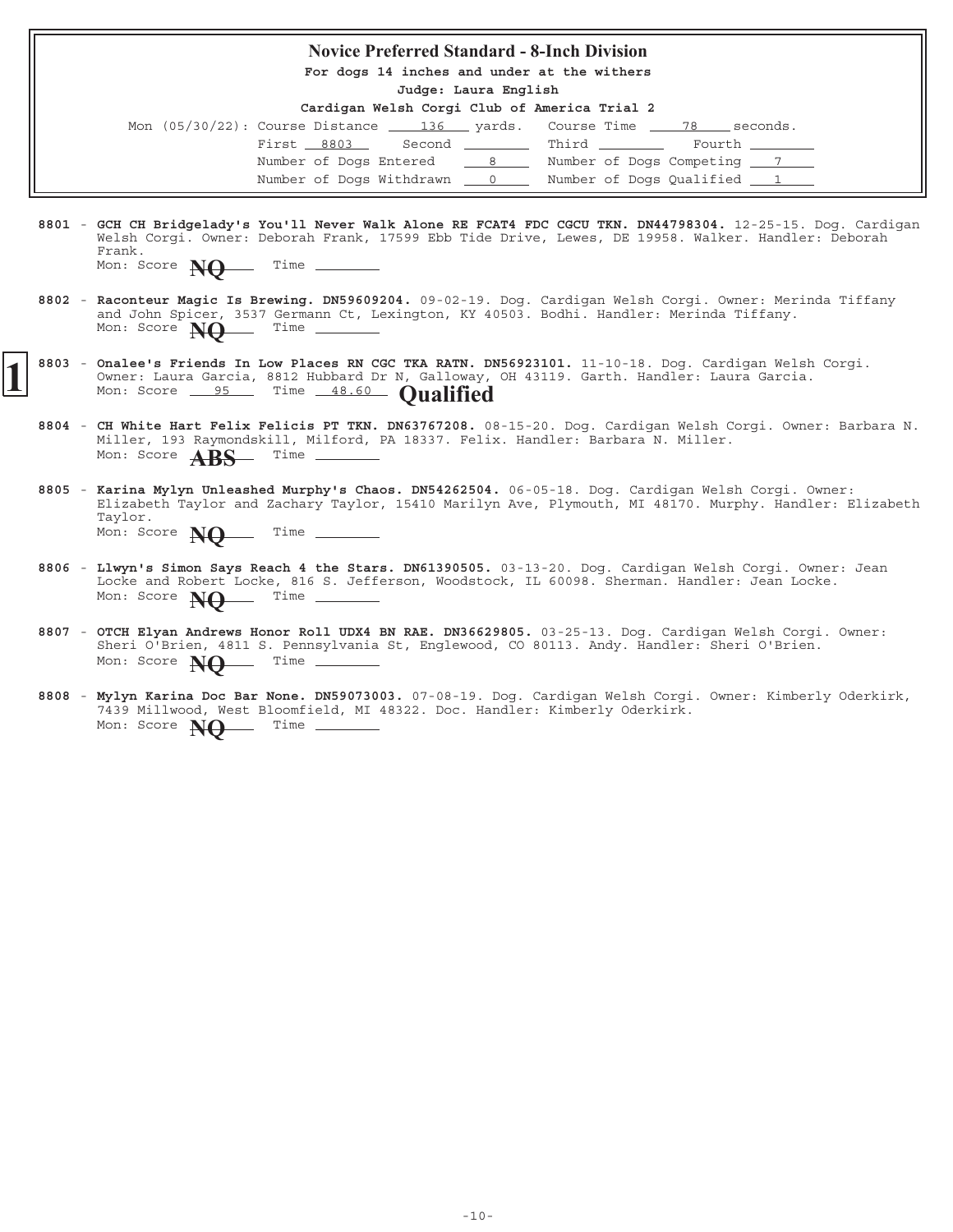# **Open Preferred Standard - 8-Inch Division For dogs 14 inches and under at the withers Judge: Laura English Cardigan Welsh Corgi Club of America Trial 2** Mon  $(05/30/22)$ : Course Distance  $\underline{\hspace{1cm}} 146$  yards. Course Time  $\underline{\hspace{1cm}} 72$  seconds. First  $8601$  Second  $4601$  Third  $\qquad$  Fourth Number of Dogs Entered  $\frac{2}{2}$  Number of Dogs Competing  $\frac{2}{2}$ Number of Dogs Withdrawn  $\qquad 0$  Number of Dogs Qualified  $\qquad 2$

4601 - Aramoras High Flyng Daredevil. DN52849102. 02-27-18. Dog. Cardigan Welsh Corgi. Owner: Janice Tesch and Kerry Tesch, 890 S Allen Rd, Green Bay, WI 54311. Evel. Handler: Brendan Tesch (Jr. Handler #5264448001). **Aramoras High Flyng Daredevil. DN52849102. 2** and Kerry Tesch, 890 S Allen Rd, Green Bay, W1 54.<br>
#5264448001).<br>
Mon: Score 95 Time 55.46 **Qualified** 

8601 - Wonderland Stardust Quasar. DN53518002. 04-30-18. Dog. Cardigan Welsh Corgi. Owner: Nicole Zarate and Cindy Forbes and Jesse Noble, 2322 Lindsay Rd, Raeford, NC 28376. Quasar. Handler: Nicole Zarate. **Wonderland Stardust Quasar. DN53518002. 1** Mon: Score 100 Time 49.56 **Qualified**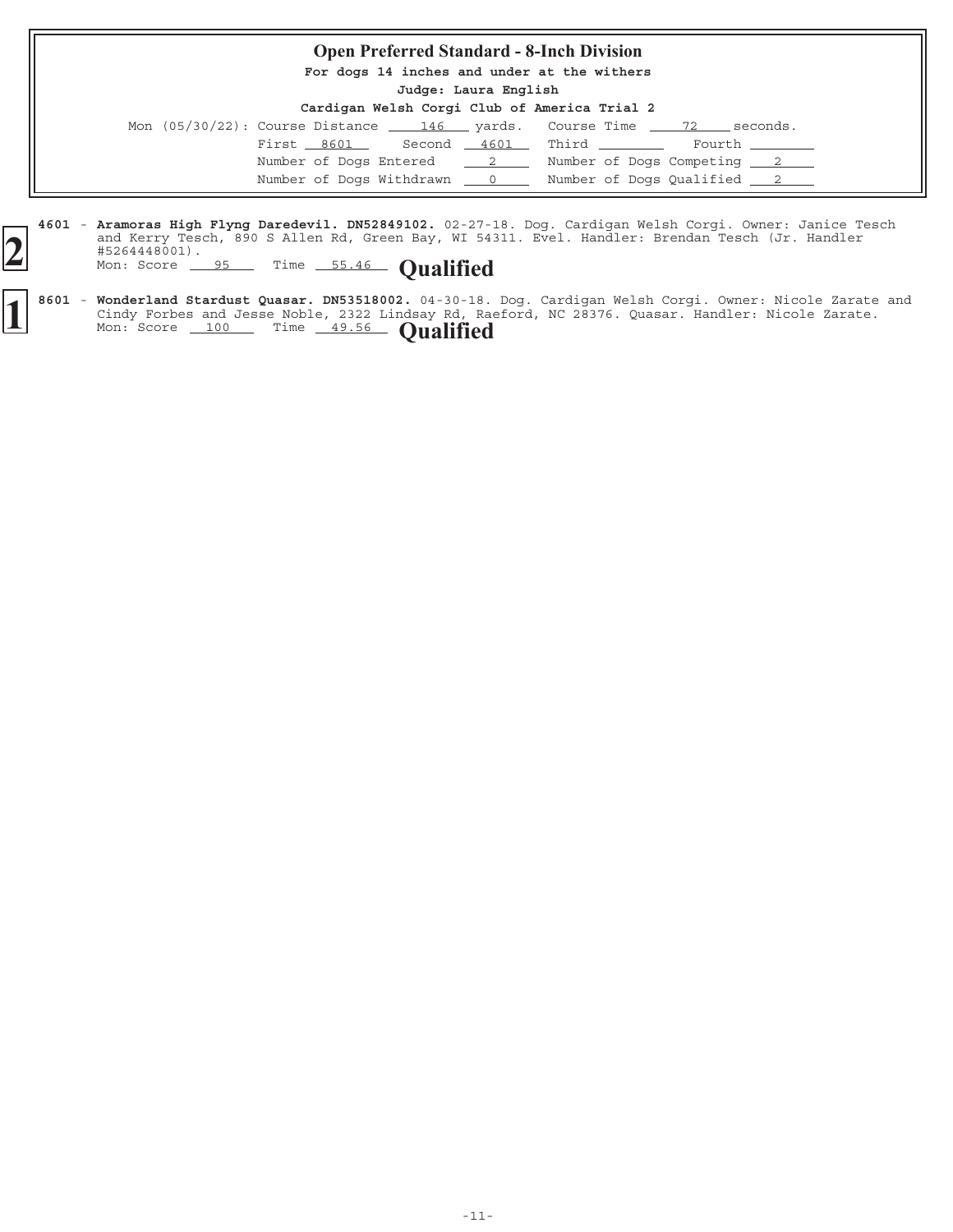#### **Excellent Preferred Standard - 4-Inch Division**

**For dogs 11 inches and under at the withers**

**Judge: Laura English**

| Cardigan Welsh Corgi Club of America Trial 2 |  |  |  |  |  |  |
|----------------------------------------------|--|--|--|--|--|--|
|----------------------------------------------|--|--|--|--|--|--|

| Mon $(05/30/22)$ : Course Distance $\qquad 175$ yards. Course Time $\qquad 80$ |                            |  |                                | seconds.                   |
|--------------------------------------------------------------------------------|----------------------------|--|--------------------------------|----------------------------|
|                                                                                | First ________             |  | Second _________ Third _______ | Fourth _______             |
|                                                                                | Number of Dogs Entered 2   |  |                                | Number of Dogs Competing 2 |
|                                                                                | Number of Dogs Withdrawn 0 |  |                                | Number of Dogs Qualified 0 |

4402 - CH Raconteur's Cry Havoc RN FDC OAP NJP SCN SIN TKN. DN46648101. 05-25-16. Dog. Cardigan Welsh Corgi. Owner: Gail LaBerge and Robert N. LaBerge, 3862 Morgans Ridge Dr, Buford, GA 30519. Harper. Handler: Gail LaBerge. **CH Raconteur's Cry Havoc RN FDC OAP NJP SCN SIN TKN. DN46648101.** Mon: Score **NQ** Time -

4403 - Master Jaek of Dragon Patch. DN27804306. 04-22-10. Dog. Cardigan Welsh Corgi. Owner: Elaine Noll, 4360 Trouthaven Dr, Murrysville, PA 15668. Jake. Handler: Elaine Noll. **Master Jaek of Dragon Patch. DN27804306.** Mon: Score  $NQ$ <sup>Time</sup> –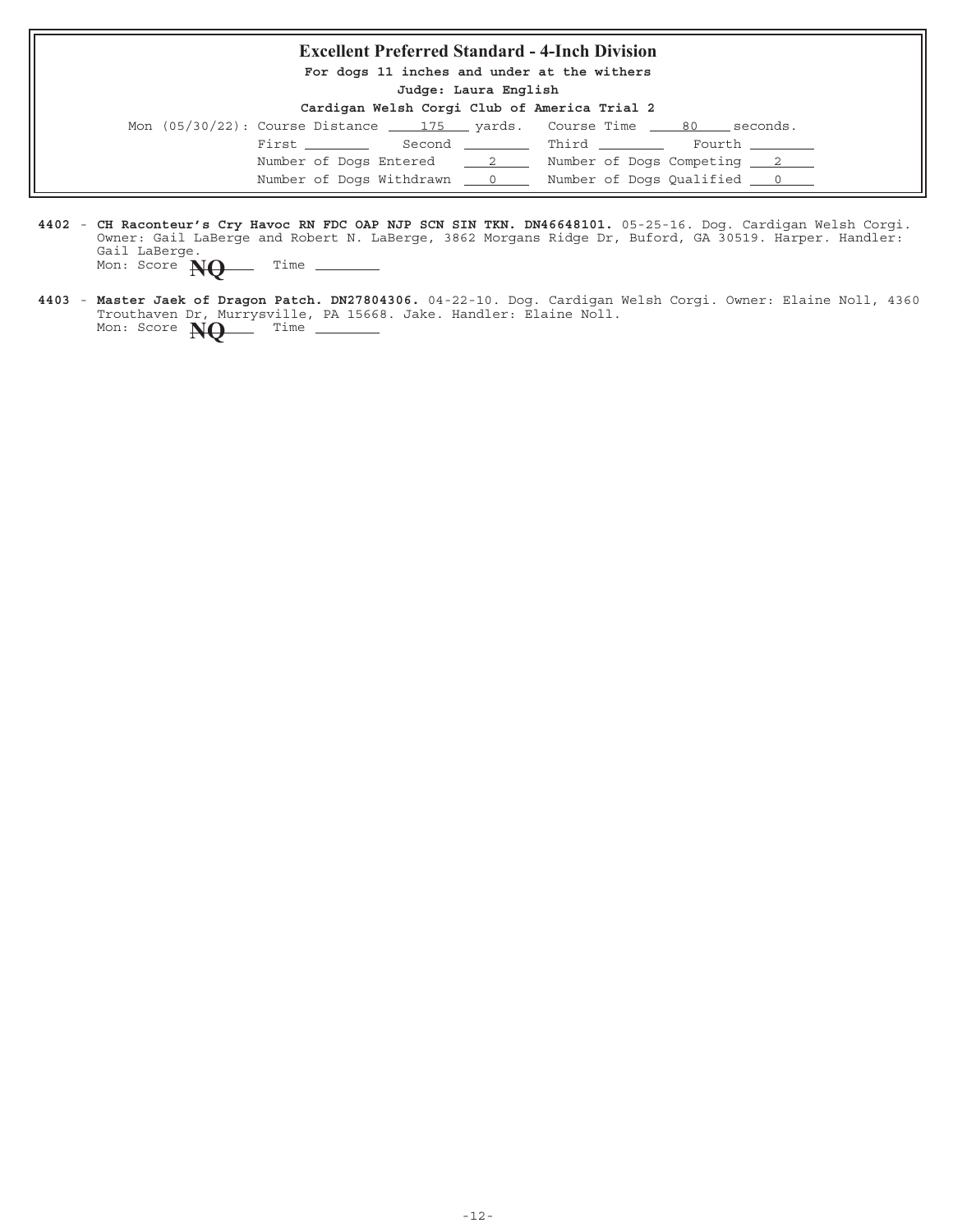#### **Excellent Preferred Standard - 8-Inch Division**

**For dogs 14 inches and under at the withers**

**Judge: Laura English**

| Mon $(05/30/22)$ : Course Distance $\underline{\qquad 175}$ yards. Course Time $\underline{\qquad 75}$ seconds. |              |  |  |                            |
|-----------------------------------------------------------------------------------------------------------------|--------------|--|--|----------------------------|
| First 8401                                                                                                      | Second Third |  |  | Fourth _______             |
| Number of Dogs Entered 3                                                                                        |              |  |  | Number of Dogs Competing 2 |
| Number of Dogs Withdrawn 0                                                                                      |              |  |  | Number of Dogs Qualified 1 |

- 8401 Blujet's Wicked Pixie HSAds OAP NJP. DN37687002. 08-29-13. Bitch. Cardigan Welsh Corgi. Owner: Jeff Money and Michele Neubauer, 1002 Thorn Bush Road, La Grange, KY 40031. Pixie. Handler: Jeff Money. **Blujet's Wicked Pixie HSAds OAP NJP. DN37687002.** Money and Michele Neubauer, 1002 Thorn Bush Road, Mon: Score 100 Time 51.45 **Qualified** 
	- 8402 Raconteur I'll Have Another OAP AJP HSBd HIAsd HXAs BN RN SWN. DN32267501. 11-17-11. Dog. Cardigan Welsh Corgi. Owner: Merinda Tiffany, 3537 Germann Ct, Lexington, KY 40503. Stout. Handler: Merinda Tiffany. **Raconteur I'll Have Another OAP AJP HSBd HIAsd HXAs BN RN SWN. DN32267501.** Mon: Score **NQ** Time -
	- 8403 Coedwig's He's My Obsession. DN32800005. 01-26-12. Dog. Cardigan Welsh Corgi. Owner: Ashley Brown, 114 Echo Lake Circle, Eureka, MO 63025. Calvin. Handler: Ashley Brown. **Coedwig's He's My Obsession. DN32800005.** Mon: Score **ABS** Time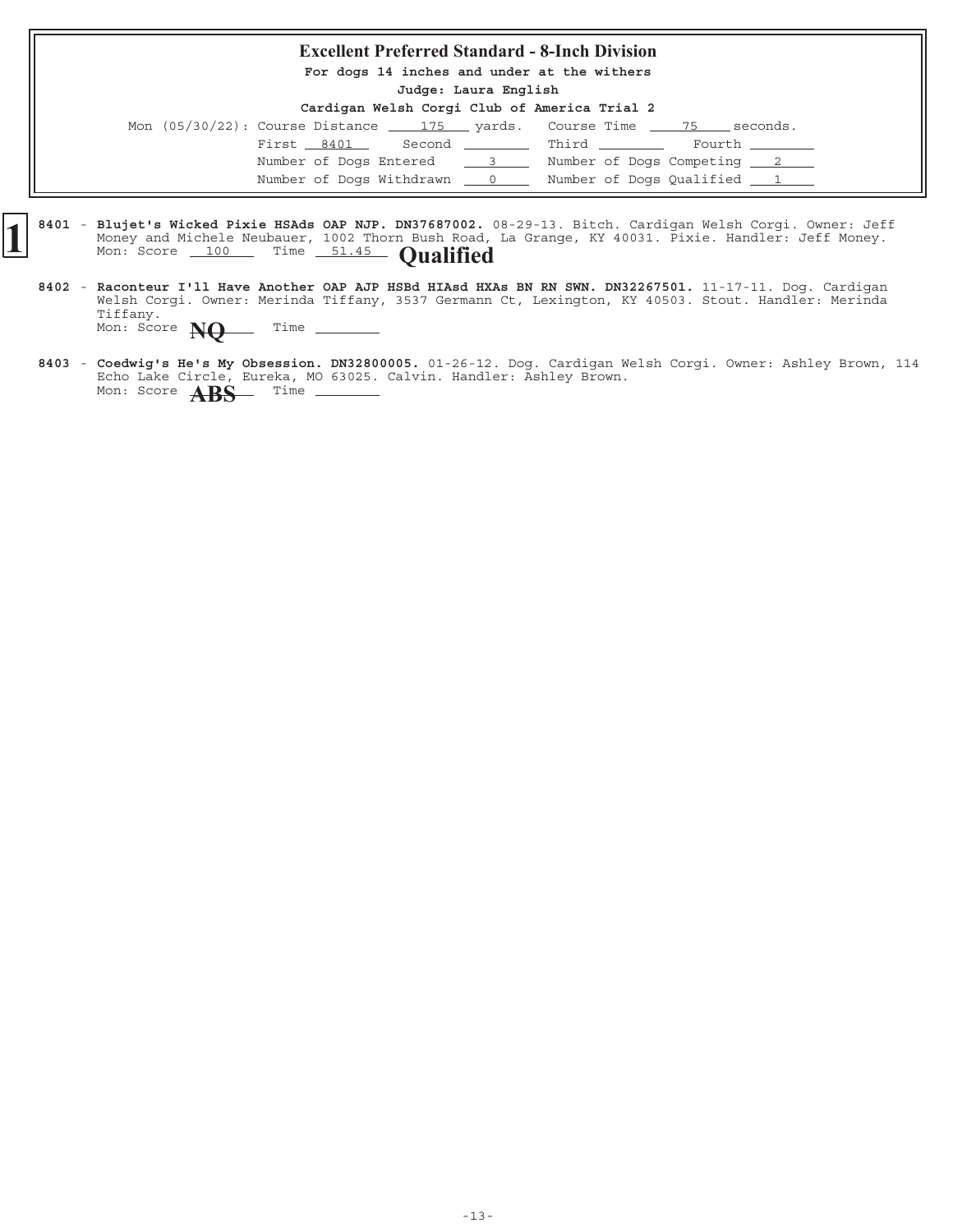#### **Master Preferred Standard - 4-Inch Division**

**For dogs 11 inches and under at the withers**

**Judge: Laura English**

| Mon $(05/30/22)$ : Course Distance $175$ yards. Course Time $80$ seconds. |  |                                  |             |  |
|---------------------------------------------------------------------------|--|----------------------------------|-------------|--|
| First $4210$ Second $4206$ Third $4208$                                   |  |                                  | Fourth 4209 |  |
| Number of Dogs Entered 11 Number of Dogs Competing 11                     |  |                                  |             |  |
| Number of Dogs Withdrawn 0                                                |  | Number of Dogs Qualified _______ |             |  |

- 4201 MACH Aramoras Livin On The Edge RE MXB MJB. DN36852505. 06-01-13. Bitch. Cardigan Welsh Corgi. Owner: Janice Tesch and Kerry Tesch, 890 S Allen Rd, Green Bay, WI 54311. Liv. Handler: Kerry Tesch.<br>Mon: Score **Nine Time** \_\_\_\_\_\_\_\_\_\_\_\_\_ Mon: Score **NO**
- 4202 Octane's Witch Hunt RN AXP AJP XFP BCAT TKA ATT. DN44495401. 10-31-15. Dog. Cardigan Welsh Corgi. Owner: Heather Masch, 442 Jefferson St, Carlstadt, NJ 07072. Geddy Lee. Handler: Heather Masch. **Octane's Witch Hunt RN AXP AJP XFP BCAT TKA ATT. DN44495401.** Mon: Score **NO** Time
- 4203 CH Oak Leaf To Kill A Mockingbird. DN30782701. 05-16-11. Bitch. Cardigan Welsh Corgi. Owner: Dennis Ackerson and Barb Ackerson, P.O. Box 716, Folsom, LA 70437. Harper. Handler: Dennis Ackerson. Ackerson and pair Ackerson, 1111 (Ackerson and pair ackerson and **Dualified**
- **4204** 05-24-13. Dog. **PACH Tartanwyn's Sweetness at Swift Wynd RN AX AXJ MXP10 MJP5 MJPS OFP. DN37042304.** Cardigan Welsh Corgi. Owner: Allen Oshinski and Susan Kenzie, 2740 Fisk ave, Rockford, IL 61020. Payton. Handler: Allen Oshinski. Mon: Score 100 Time 69.96 **Qualified**
- 4206 Xtacee Octane Atlantic City OAP AJP NFP ACT1 CGC TKN. DN59839102. 09-23-19. Bitch. Cardigan Welsh Corgi. Owner: Heather Masch, 442 Jefferson St, Carlstadt, NJ 07072. River. Handler: Heather Masch. Mon: Score 100 Time 46.22 **Qualified**
- 4207 CH PACH2 Heritage Hill The Cheshire Cat. DN33498005. 03-31-12. Bitch. Cardigan Welsh Corgi. Owner: Barbara Nibling, 919 Meadowbrook Dr, Grapevine, TX 76051. Stripes. Handler: Barbara Nibling. Mon: Score **NO** Time \_
- **4208** 06-15-14. Dog. **Bridgelady's Back To The Future CD FDC MX AXJ NF BCAT ACT1 THDN CGCA TKN. DN40393502.** Cardigan Welsh Corgi. Owner: Brenda Juhlin, 4310 dunbar Place, Rockford, IL 61114. Winston. Handler: Brenda Juhlin. **3** Cardigan Welsh Corgi. Owner: Brenda Juhlin, 4310 of Brenda Juhlin.<br>
Mon: Score 100 Time 48.79 **Qualified**
- 4209 Aramora's Sweet and Spicy RM2 RAE MX MXB MXJ MJB NF TKI. DN41787201. 01-16-15. Bitch. Cardigan Welsh Corgi. Owner: Janice Tesch and Kerry Tesch, 890 S Allen Rd, Green Bay, WI 54311. Chai. Handler: Janice Tesch. **4** Mon: Score 100 Time 58.71 **Qualified**
	- **4210 CH PACH Cool Sensation z Dornu Polanlei BN RN MXPC MJPC MJP10 MFP PAX2 DCAT CGC. DN31162903.** 12-05-10. Bitch. Cardigan Welsh Corgi. Owner: Heather Masch, 442 Jefferson St, Carlstadt, NJ 07072. CC. Handler: Heather Masch. **1** Mon: Score 100 Time 40.06 **Qualified**
		- 4401 DoxFord's A Guardian of The Galaxy of Dovehill CDX OAP OJP. DN54601507. 07-01-18. Bitch. Cardigan Welsh Corgi. Owner: Sally Boeke and Grace Boeke, 37 Sherwick Rd, Oswego, IL 60543. Gamora. Handler: Sally Boeke. Mon: Score **NO** Time -
		- **4404 GCHB Davenitch Doxford Sand Pipers Jewel CD BN RAE XFP OAP OJP RATN FDC BCAT CA. DN41738203.** 01-26-15. Bitch. Cardigan Welsh Corgi. Owner: Sonja Benavidez and Constance Whan, 10921 N 2200th ave, Geneseo, IL 61254. Amber. Handler: Sonja Benavidez. Mon: Score 100 Time 77.30 **Qualified**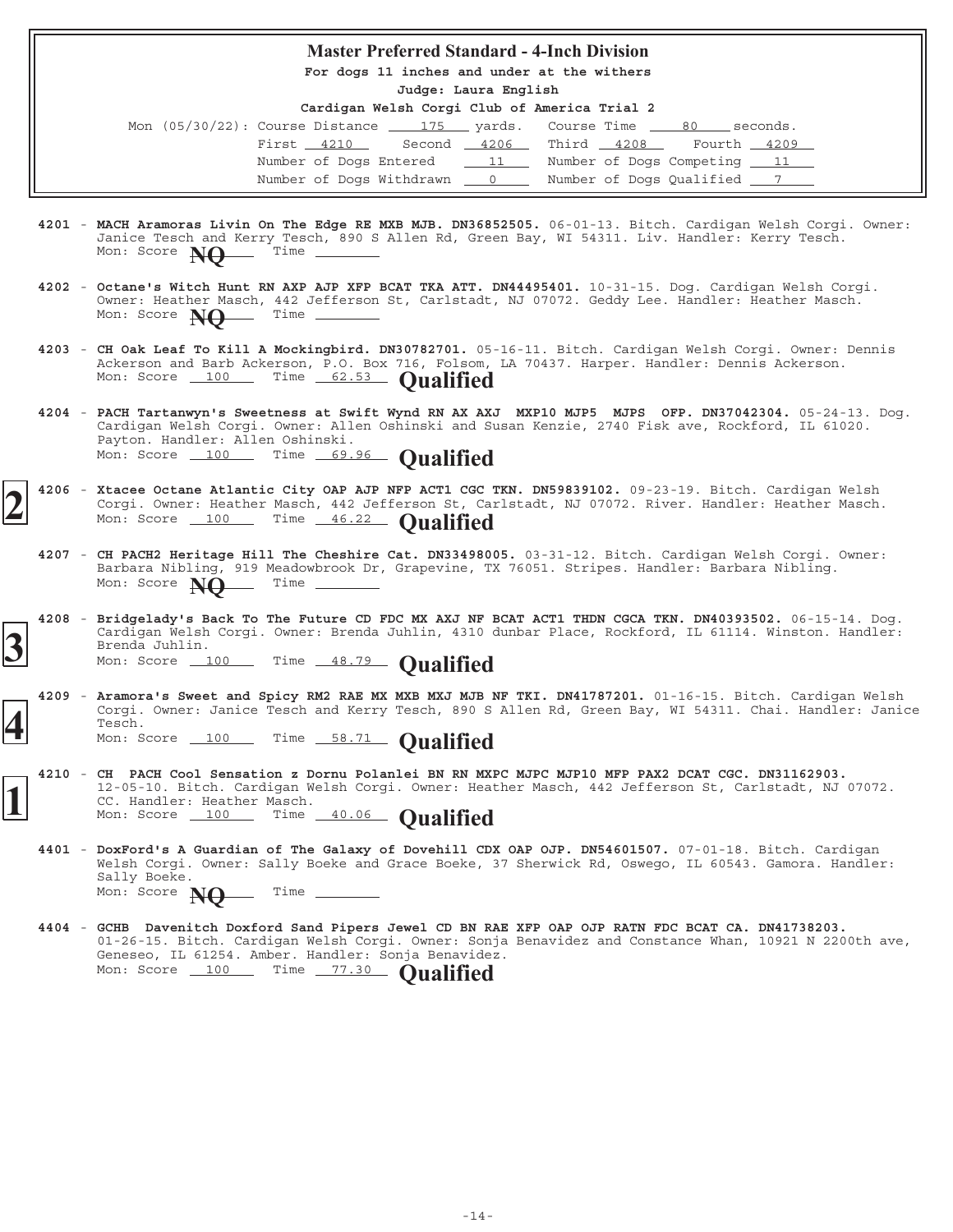#### **Master Preferred Standard - 8-Inch Division**

**For dogs 14 inches and under at the withers**

**Judge: Laura English**

| Mon $(05/30/22)$ : Course Distance $\underline{\qquad}$ 175 yards. Course Time $\underline{\qquad}$ 75 seconds. |  |                            |                 |  |
|-----------------------------------------------------------------------------------------------------------------|--|----------------------------|-----------------|--|
| First 8204 Second 8206 Third 8203                                                                               |  |                            | Fourth ________ |  |
| Number of Dogs Entered 9 Number of Dogs Competing 9                                                             |  |                            |                 |  |
| Number of Dogs Withdrawn 0                                                                                      |  | Number of Dogs Qualified 3 |                 |  |

- 8201 PACH Corwynt Tayken Blujet Arrevaderci HSAds MXP5 MXPS MJP4 MJPB PAX XFP VCX. DN29977605. 01-06-11. Bitch. Cardigan Welsh Corgi. Owner: Michele Neubauer and Jeff Money, 1002 Thorn Bush Road, La Grange, KY 40031. Reva. Handler: Michele Neubauer.<br>Mon: Score  $M\Omega$  Time \_\_\_\_\_\_\_\_\_  $M$  Mon: Score  $NQ$
- 8202 Cornerstone's Tree of Life and Dreams. DN42201302. 02-06-15. Dog. Cardigan Welsh Corgi. Owner: Lauri Foley, 9 Wintergreen Ave, Newburgh, NY 12550. Bonsai. Handler: Lauri Foley. Mon: Score **NO** Time \_
- 8203 Aramoras Rev It Up. DN52849101. 02-27-18. Bitch. Cardigan Welsh Corgi. Owner: Janice Tesch and Kerry Tesch, 890 S Allen Rd, Green Bay, WI 54311. Rev. Handler: Kerry Tesch. **3** 8203 - Aramoras Rev It Up. DN52849101. 02-27-18. Bitch. Tesch, 890 S Allen Rd, Green Bay, WI 54311. Rev. 1 Mon: Score 100 Time 55.78 **Qualified**
- 8204 CH OTCH Winbucks Mighty Blue Storm. DN42207603. 02-08-15. Dog. Cardigan Welsh Corgi. Owner: Nancy Youngen, 510 Maple Ave, Maple Park, IL 60151. Storm. Handler: Nancy Youngen. Mon: Score 100 Time 43.39 **Qualified** 
	- 8205 Raconteur Magic is A foot PT AX AXJ TKN. DN59609202. 09-02-19. Dog. Cardigan Welsh Corgi. Owner: Vivian Moran and Carolyn Embrey, 400 Hickory Ridge Rd, Waddy, KY 40076. Edgar. Handler: Vivian Moran.<br>Mon: Score **Net** Time \_\_\_\_\_\_\_\_ Mon: Score **NO**
- 8206 Winbucks A Kiss Is Just A Smooch CD BN AXP AJP DCAT RA RATO CGCU ATT. DN55606105. 09-11-18. Bitch. Cardigan Welsh Corgi. Owner: Patricia Burgess, 11717 Pine Way Unit B, Huntley, IL 60142. Smooch. Handler: Patricia Burgess. **2** Cardigan Welsh Corgi. Owner: Patricia Burgess, 11<br>
Mon: Score 100 Time 52.96 **Qualified** 
	- **8207** 04-09-19. Dog. Cardigan **CH RACH Xtacee BB 409 CDX RM# RAE# HT AXP OJP DCAT THDN CGCA TKN. DN57863702.** Welsh Corgi. Owner: Norbert W. . Kowal and Kathryn Schwabe, 127 Pine Hill Rd, Chester, NY 10918. Junior. Handler: Norbert W. . Kowal.<br>Mon: Score **NO** Time Mon: Score **NO**
	- 8208 Bridgelady's It's A Wonderful LIfe. DN44798301. 12-25-15. Dog. Cardigan Welsh Corgi. Owner: Melonie Boyll, PO Box 134, New Richmond, IN 47967. Bailey. Handler: Melonie Boyll. Mon: Score **NO** Time -
	- 8209 Blujet's Here We Go Again HSAsd AXP AJP NFP CA CGC VCX. DN37687001. 08-29-13. Dog. Cardigan Welsh Corgi. Owner: Michele Neubauer and Jeff Money, 1002 Thorn Bush Road, La Grange, KY 40031. BenJamin. Handler: Michele Neubauer.<br>Mon: Score  $M\Omega$  Time Mon: Score **NO**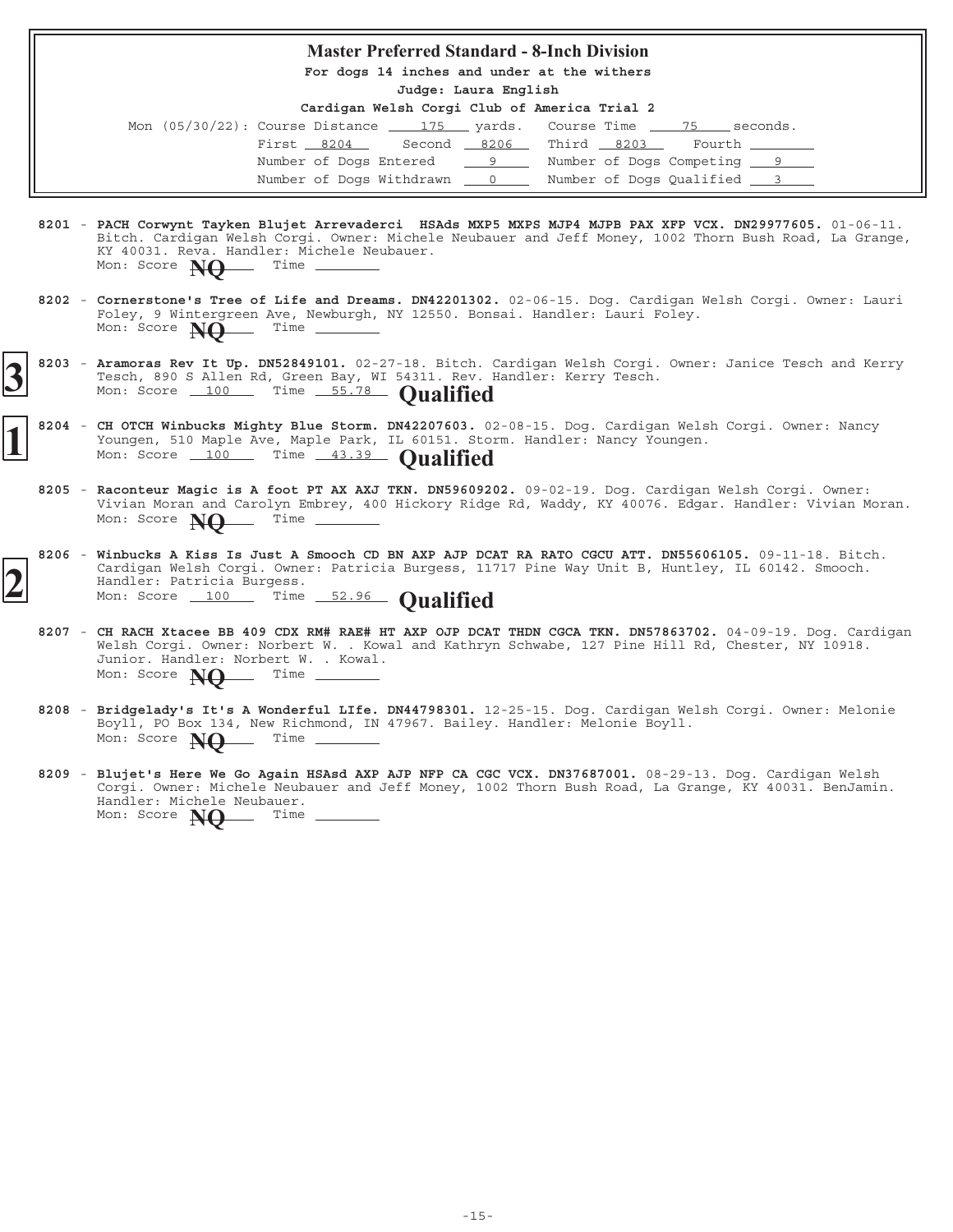## **Novice A JWW - 8-Inch Division**

**For dogs 11 inches and under at the withers**

**Judge: Laura English**

| Cardigan Welsh Corgi Club of America Trial 2 |  |  |  |  |  |  |  |
|----------------------------------------------|--|--|--|--|--|--|--|
|----------------------------------------------|--|--|--|--|--|--|--|

|            | Mon $(05/30/22)$ : Course Distance $\underline{\hspace{1cm}}$ 106 $\underline{\hspace{1cm}}$ yards. Course Time $\underline{\hspace{1cm}}$ 46 | seconds.                   |
|------------|-----------------------------------------------------------------------------------------------------------------------------------------------|----------------------------|
| First 8901 | Second Third                                                                                                                                  | Fourth ________            |
|            | Number of Dogs Entered 1                                                                                                                      | Number of Dogs Competing 1 |
|            | Number of Dogs Withdrawn 0                                                                                                                    | Number of Dogs Qualified 1 |

8901 - Cadnoclun's Madam Secretary. DN57672601. 01-08-19. Bitch. Cardigan Welsh Corgi. Owner: Patrick Mead and Elizabeth McConnaughey, 1709 Franklin Ave, Columbus, OH 43205. Tilly. Handler: Patrick Mead. **Cadnoclun's Madam Secretary. DN57672601.** 01-08-19 and Elizabeth McConnaughey, 1709 Franklin Ave, Co. Mon: Score <u>92</u> Time 54.59 **Qualified**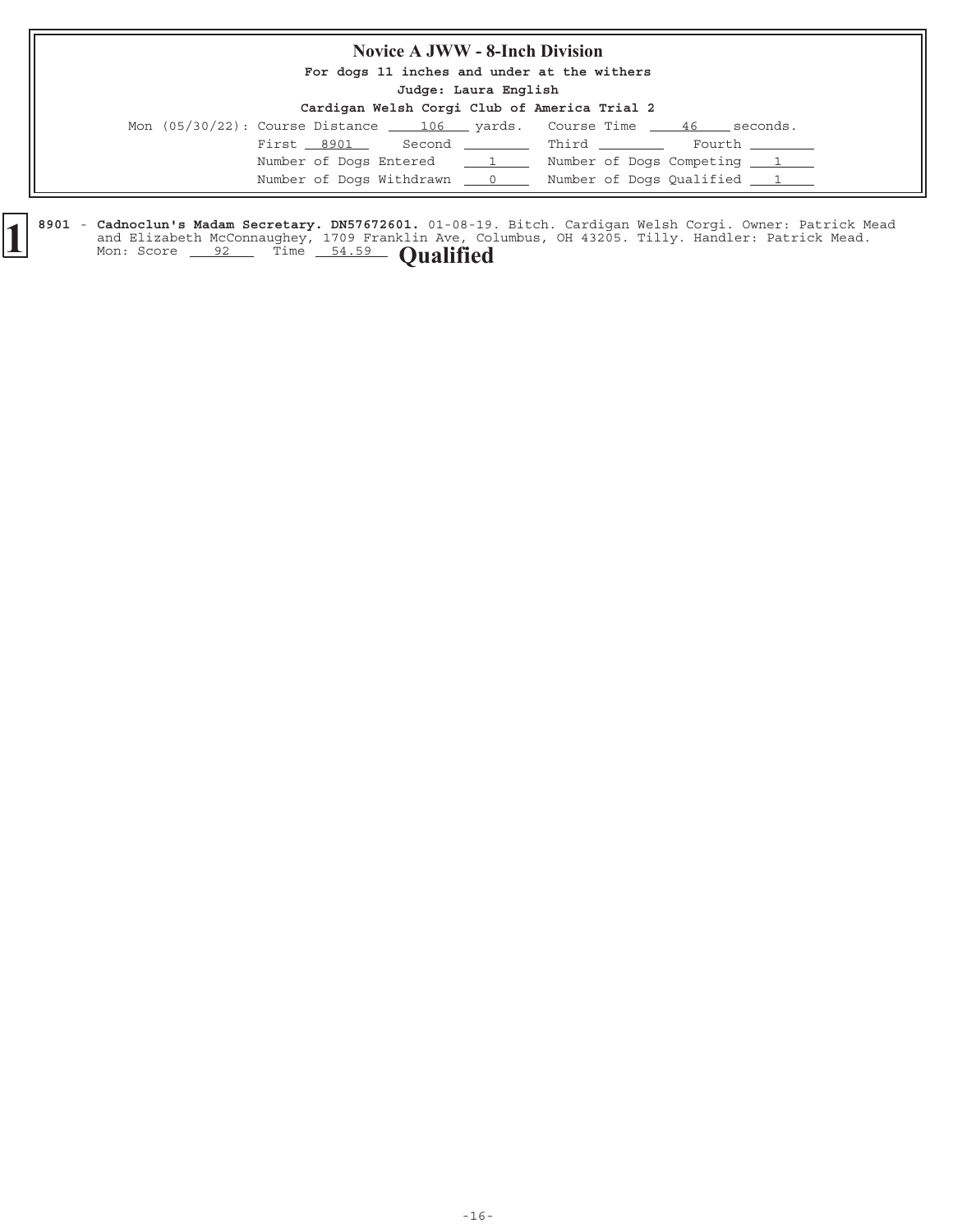## **Novice B JWW - 8-Inch Division**

**For dogs 11 inches and under at the withers**

**Judge: Laura English**

|                            | Mon $(05/30/22)$ : Course Distance $\underline{\qquad 106}$ yards. Course Time $\underline{\qquad 46}$ seconds. |                            |
|----------------------------|-----------------------------------------------------------------------------------------------------------------|----------------------------|
| First 8702                 | Second Third Fourth                                                                                             |                            |
| Number of Dogs Entered 3   |                                                                                                                 | Number of Dogs Competing 1 |
| Number of Dogs Withdrawn 0 |                                                                                                                 | Number of Dogs Qualified 1 |

- 8702 Arescc Sports Two Putt Max At Fairway. DN58009601. 05-03-19. Dog. Cardigan Welsh Corgi. Owner: Ann Albrecht, 2719 Steger Creek Path, Powhatan, VA 23139. Putter. Handler: Ann Albrecht. **Arescc Sports Two Putt Max At Fairway. DN58009601.** Albrecht, 2719 Steger Creek Path, Powhatan, VA 231 Mon: Score 95 Time 35.98 **Qualified** 
	- 8704 Corwynt Tayken Did it in a Minute. DN65457004. 01-25-21. Bitch. Cardigan Welsh Corgi. Owner: Marissa Recker, 2622 Union St, Madison, WI 53704. Minnie. Handler: Marissa Recker. **Corwynt Tayken Did it in a Minute. DN65457004.** Mon: Score **ABS** Time
	- 8705 Cavalier Statue of a Fool. DN46661003. 05-30-16. Dog. Cardigan Welsh Corgi. Owner: Annabel Irene Maley, 739 Ebenezer Rd, Gladys, VA 24554. Roscoe. Handler: Annabel Irene Maley. Mon: Score **ABS** Time \_\_\_\_\_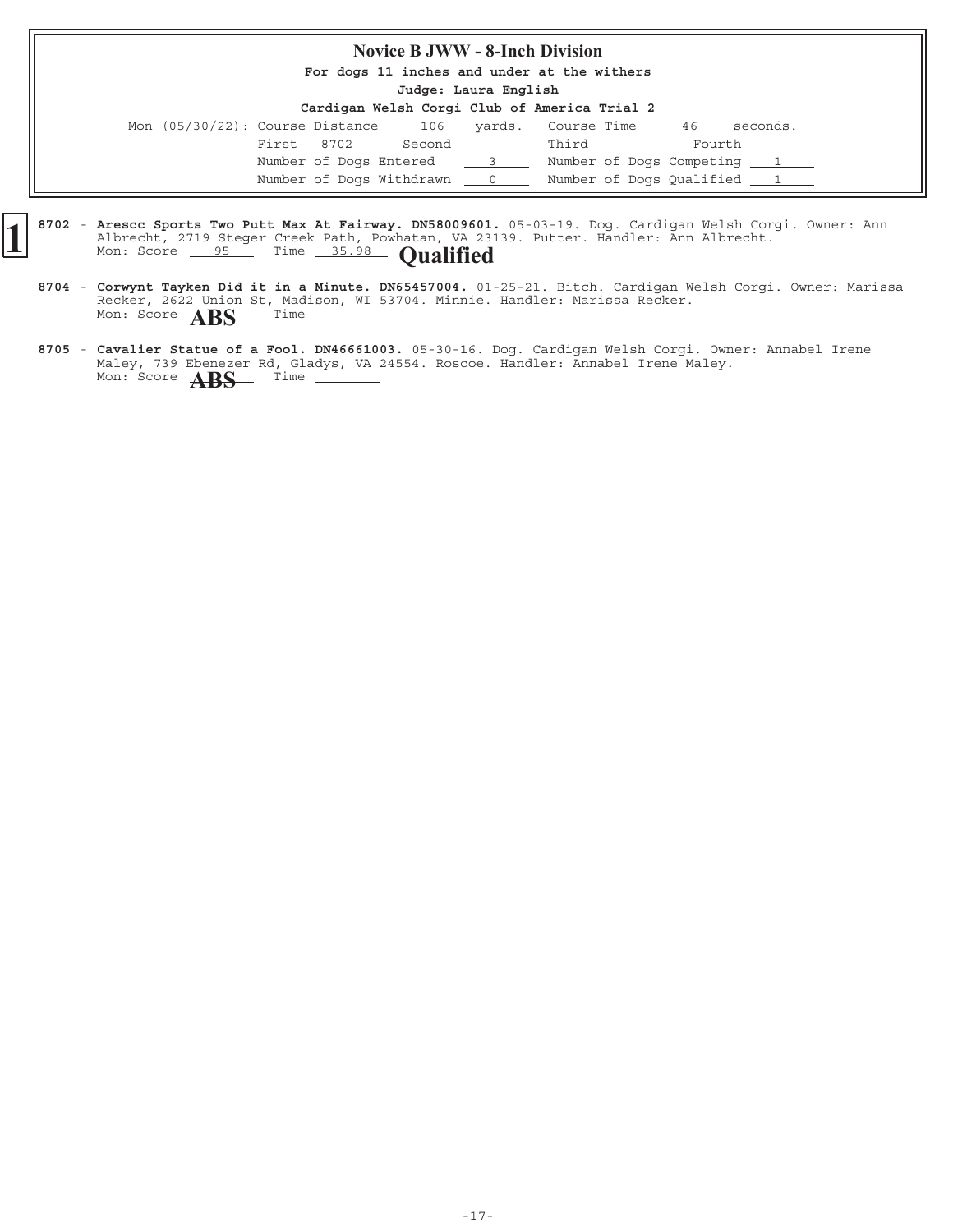## **Open JWW - 8-Inch Division**

**For dogs 11 inches and under at the withers**

**Judge: Laura English**

| Mon $(05/30/22)$ : Course Distance $\underline{\qquad}$ 136 yards. Course Time $\underline{\qquad}$ 49 seconds. |                 |                            |                                 |  |                                   |
|-----------------------------------------------------------------------------------------------------------------|-----------------|----------------------------|---------------------------------|--|-----------------------------------|
|                                                                                                                 | First _________ |                            | Second _________ Third ________ |  | Fourth ________                   |
|                                                                                                                 |                 | Number of Dogs Entered 2   |                                 |  | Number of Dogs Competing 1        |
|                                                                                                                 |                 | Number of Dogs Withdrawn 0 |                                 |  | Number of Dogs Qualified <u>0</u> |

- 8701 Heulwen Pay It Forward RN, NAJ, NF, NFP, CGC, RATN, TKN. DN57220805. 02-25-19. Dog. Cardigan Welsh Corgi. Owner: Lynn Stonesifer, 238 Ferring Court, Abingdon, MD 21009. Beau. Handler: Lynn Stonesifer. **Heulwen Pay It Forward RN, NAJ, NF, NFP, CGC, RATN, TKN. DN57220805.** Mon: Score **ABS** Time
- 8703 Corwynt Tayken Family Business. DN65457001. 01-25-21. Bitch. Cardigan Welsh Corgi. Owner: Jo Powers, 7455 Dyer Rd, Denton, MD 21628. Hex. Handler: Jo Powers. **Corwynt Tayken Family Business. DN65457001.** Mon: Score **NQ** Time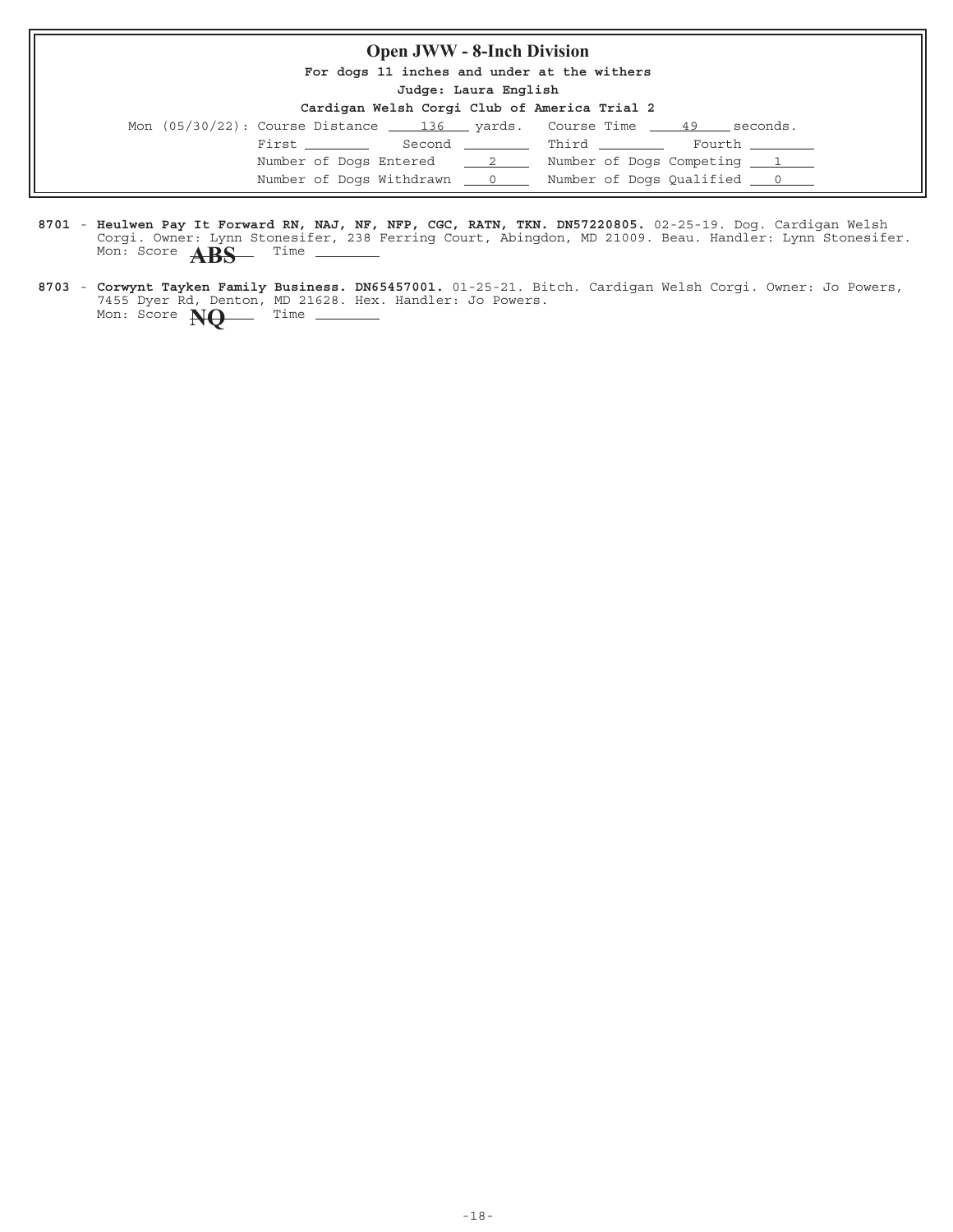## **Excellent JWW - 8-Inch Division**

**For dogs 11 inches and under at the withers**

**Judge: Laura English**

| Cardigan Welsh Corgi Club of America Trial 2 |  |  |  |  |  |  |  |
|----------------------------------------------|--|--|--|--|--|--|--|
|----------------------------------------------|--|--|--|--|--|--|--|

| <u> varargan nvesni vvege vedas ve imberva serane e</u>                                          |   |                                                     |
|--------------------------------------------------------------------------------------------------|---|-----------------------------------------------------|
| Mon $(05/30/22)$ : Course Distance $\qquad$ 155 $\qquad$ yards. Course Time $\qquad$ 51 $\qquad$ |   | seconds.                                            |
| First ________                                                                                   |   | Second __________ Third ________<br>Fourth ________ |
| Number of Dogs Entered                                                                           | 1 | Number of Dogs Competing 1                          |
| Number of Dogs Withdrawn 0                                                                       |   | Number of Dogs Qualified 0                          |

8706 - Woodrose Run To Me CGCA TKN RI TDI. DN47643401. 11-05-16. Bitch. Cardigan Welsh Corgi. Owner: Christine Wiecek, 7926 Hermitage Rd, Concord, OH 44077. Gibbs. Handler: Christine Wiecek. **Woodrose Run To Me CGCA TKN RI TDI. DN47643401.** Mon: Score **NQ** Time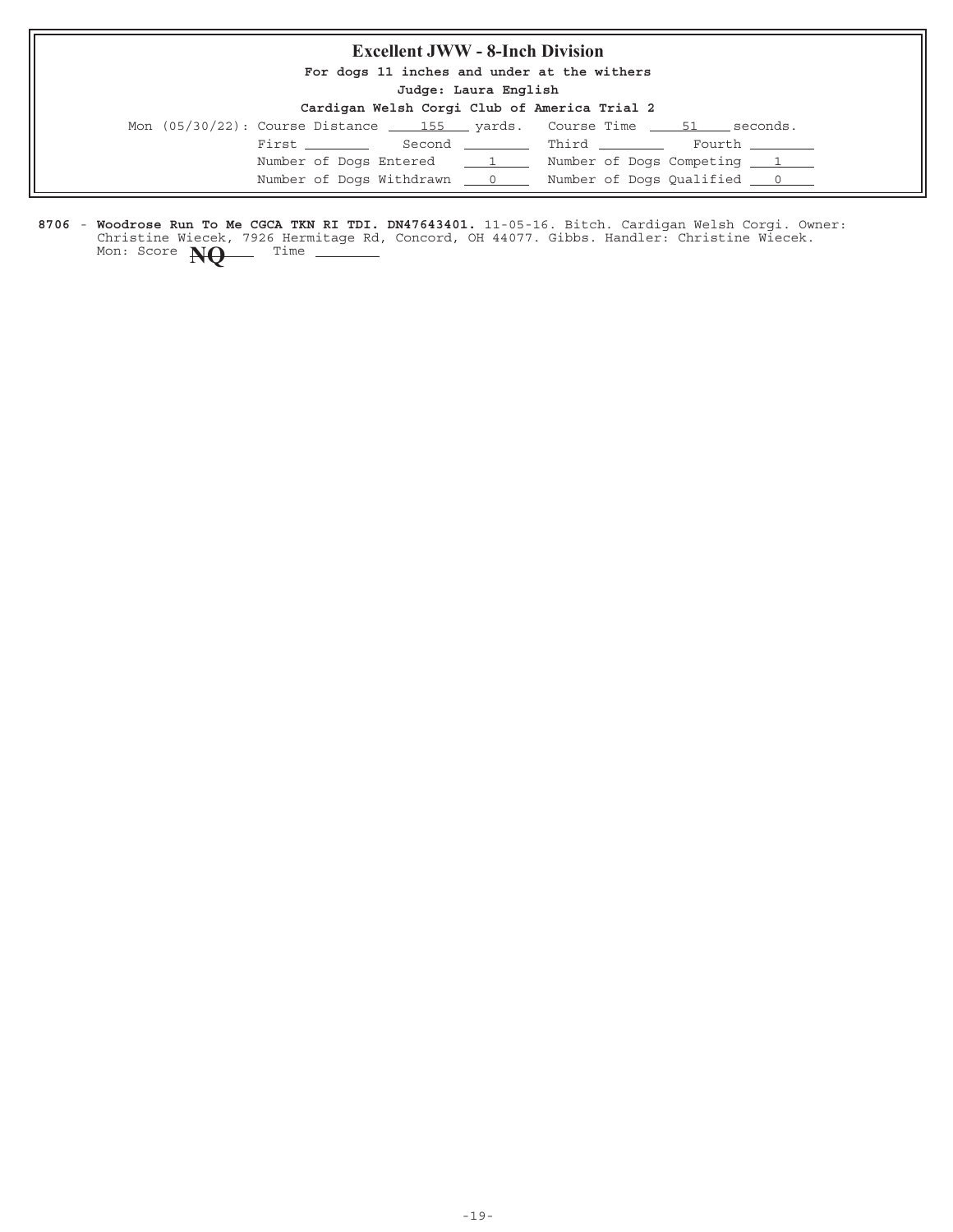|  | <b>Master JWW - 8-Inch Division</b>                                                                                                                                                                                                                                                                         |
|--|-------------------------------------------------------------------------------------------------------------------------------------------------------------------------------------------------------------------------------------------------------------------------------------------------------------|
|  | For dogs 11 inches and under at the withers                                                                                                                                                                                                                                                                 |
|  | Judge: Laura English                                                                                                                                                                                                                                                                                        |
|  | Cardigan Welsh Corgi Club of America Trial 2<br>Course Time 51 seconds.<br>Mon $(05/30/22)$ : Course Distance $\_\_\_\_155$ yards.<br>Second 8107 Third 8105 Fourth 8106<br>First 8103<br>Number of Dogs Entered 10 Number of Dogs Competing 8<br>Number of Dogs Withdrawn 0 0 Number of Dogs Qualified 5 5 |
|  |                                                                                                                                                                                                                                                                                                             |
|  | 8101 - Fernbriar Bye Bye Birdie At Fairway. DN42095802. 02-02-15. Bitch. Cardigan Welsh Corgi. Owner: Ann<br>Albrecht and Mackenzie Mann, 2719 Steger Creek Path, Powhatan, VA 23139. Birdie. Handler: Ann<br>Albrecht.<br>Mon: Score <b>ARS</b> Time _____                                                 |
|  | 8102 - RACH Blue Fox Quiet Thunder of Dovehill UDX2 OM1 RM2 RAE3 MX MXJ DCAT. DN46773302. 07-12-16. Dog.<br>Cardigan Welsh Corgi. Owner: Sally Boeke and Robert J Boeke, 37 Sherwick Rd, Oswego, IL 60543. Dallas.<br>Handler: Sally Boeke.<br>Mon: Score $\bf{NQ}$ Time                                    |
|  | 8103 - Cprwynt Tayken Ziggy Stardust. DN50559108. 08-10-17. Bitch. Cardigan Welsh Corgi. Owner: Marissa<br>Recker and Alex Recker, 2622 Union St, Madison, WI 53704. Ziggy. Handler: Marissa Recker.<br>Mon: Score 100 Time 29.66 Qualified                                                                 |
|  | 8104 - Ebonwald's Quest For Adventure. DN57187304. 12-11-18. Dog. Cardigan Welsh Corgi. Owner: Leslie<br>Restifo, 13757 Prospect Rd., Strongsville, OH 44149. Jonny Quest. Handler: Leslie Restifo.<br>Mon: Score 100 Time 37.95 Qualified                                                                  |
|  | 8105 - Riverbend Isle Have Another. DN58883402. 06-22-19. Bitch. Cardigan Welsh Corgi. Owner: Carrie Ruhde,<br>1106 Fulton St, Waterloo, IA 50707. Josie. Handler: Carrie Ruhde.<br>Mon: Score 100 Time 33.63 Qualified                                                                                     |
|  | 8106 - MACH Fernbriar What's The Name of That Song CD RN MXS MJS MFB T2B2 BCAT CGC TKN. DN42095801.<br>02-02-15. Bitch. Cardigan Welsh Corgi. Owner: Kathy Roberts, 85 Logic Ct., Beavercreek, OH 45440.<br>CrackerJack. Handler: Kathy Roberts.<br>Mon: Score 100 Time 37.64 Qualified                     |
|  | 8107 - Aramoras No More Worries CD BN RE MX MXJ. DN41787202. 01-16-15. Bitch. Cardigan Welsh Corgi. Owner:<br>Vanessa Tesch and Janice Tesch, 890 S Allen Rd, Green Bay, WI 54311. Kuna. Handler: Vanessa Tesch.<br>Mon: Score 100 Time 33.11 Qualified                                                     |
|  | 8108 - Dragon Patch Rocky Ridge We Will Rock You CGC TKI MXJ MX. DN47503503. 09-25-16. Bitch. Cardigan Welsh<br>Corgi. Owner: Margaret A Sims, 259 Aaron Rd, Venue, PA 16364. Queenie. Handler: Margaret A Sims.<br>Mon: Score NQ<br>$\frac{1}{2}$                                                          |
|  | 8301 - Aramora American Hero Sally Ride NA RN RA NF. DN52849103. 02-27-18. Bitch. Cardigan Welsh Corgi.<br>Owner: Cathy Converse, 1234 Monterey Trail, DePere, WI 54115. Ryder. Handler: Cathy Converse.<br>__ Time _______<br>Mon: Score NO                                                                |
|  | 8302 - Indium Fire on the Mountain. DN43867704. 09-06-15. Dog. Cardigan Welsh Corgi. Owner: Theresa Calter<br>and Larry Calter, 1 Wild Rose Lane, Eliot, ME 03903. Dobby. Handler: Theresa Calter.<br>Mon: Score $\overrightarrow{ARS}$ Time                                                                |
|  |                                                                                                                                                                                                                                                                                                             |

Б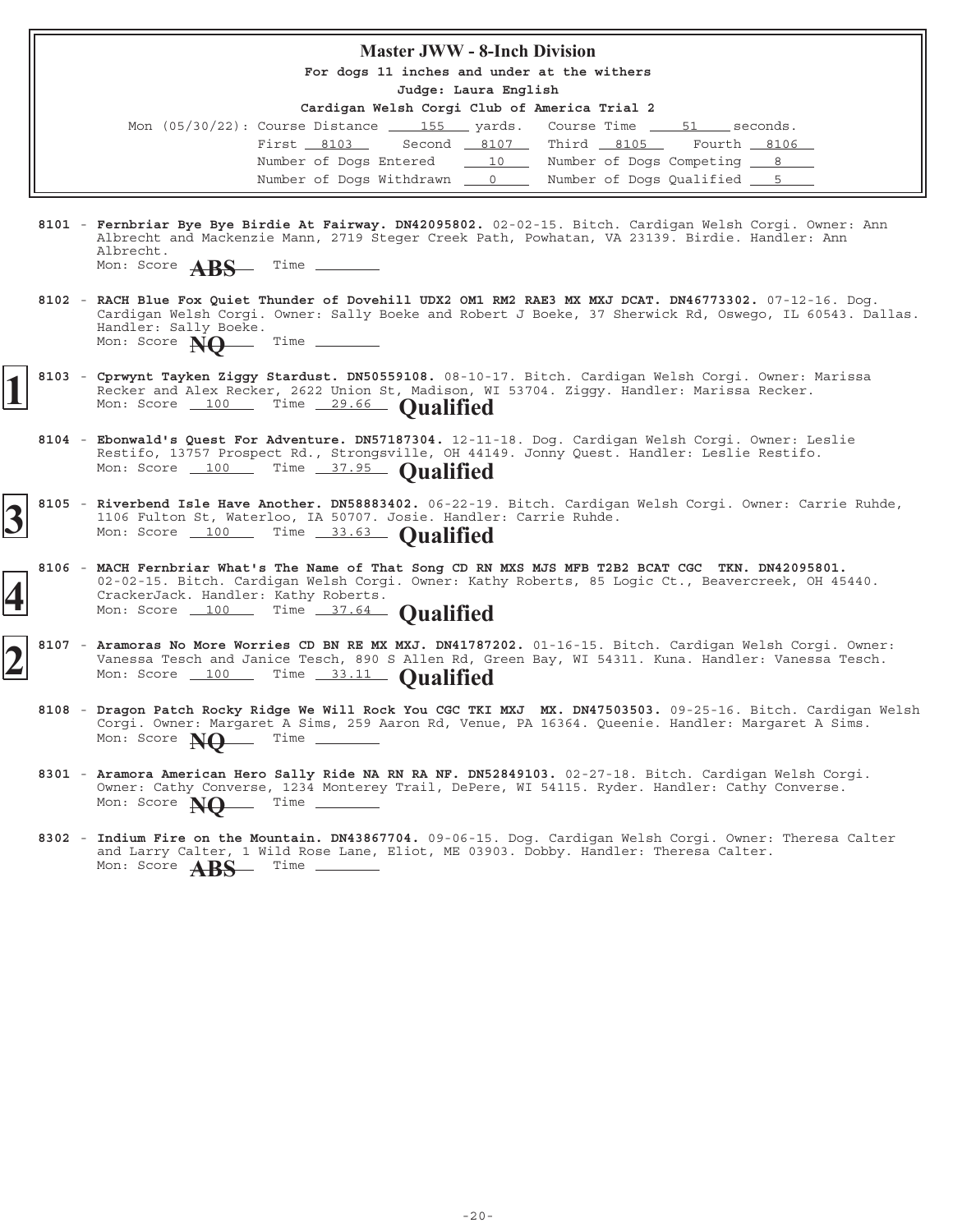# **Novice Preferred JWW - 4-Inch Division**

**For dogs 11 inches and under at the withers**

**Judge: Laura English**

| Cardigan Welsh Corgi Club of America Trial 2 |  |  |  |  |  |  |  |
|----------------------------------------------|--|--|--|--|--|--|--|
|----------------------------------------------|--|--|--|--|--|--|--|

|  |            |                            | Mon (05/30/22): Course Distance 106 __ yards. Course Time ____ 51 ___ seconds. |        |
|--|------------|----------------------------|--------------------------------------------------------------------------------|--------|
|  | First 4801 |                            | Second __________ Third ________                                               | Fourth |
|  |            | Number of Dogs Entered 1   | Number of Dogs Competing 1                                                     |        |
|  |            | Number of Dogs Withdrawn 0 | Number of Dogs Qualified 1                                                     |        |

4801 - GCH CH Yasashiikuma Jaunty Jolene. DN42507003. 12-26-14. Bitch. Cardigan Welsh Corgi. Owner: Catherine Skimin, 19360 Yonge St Unit B, Holland Landing, ON L9N1L7. JoJo. Handler: Catherine Skimin. **f**  $\left\{\n \begin{array}{ccc}\n 4801 & - & \text{GCH CH Yasashlikuma January Jolene. DNA2507003.} & 12 \\
 881.1 & 19360 Yonge St Unit B, Holland Landing, 01 \\
 4801.2 & 8360 Yonge St Unit B, Holland Landing, 01\n \end{array}\n \right\}$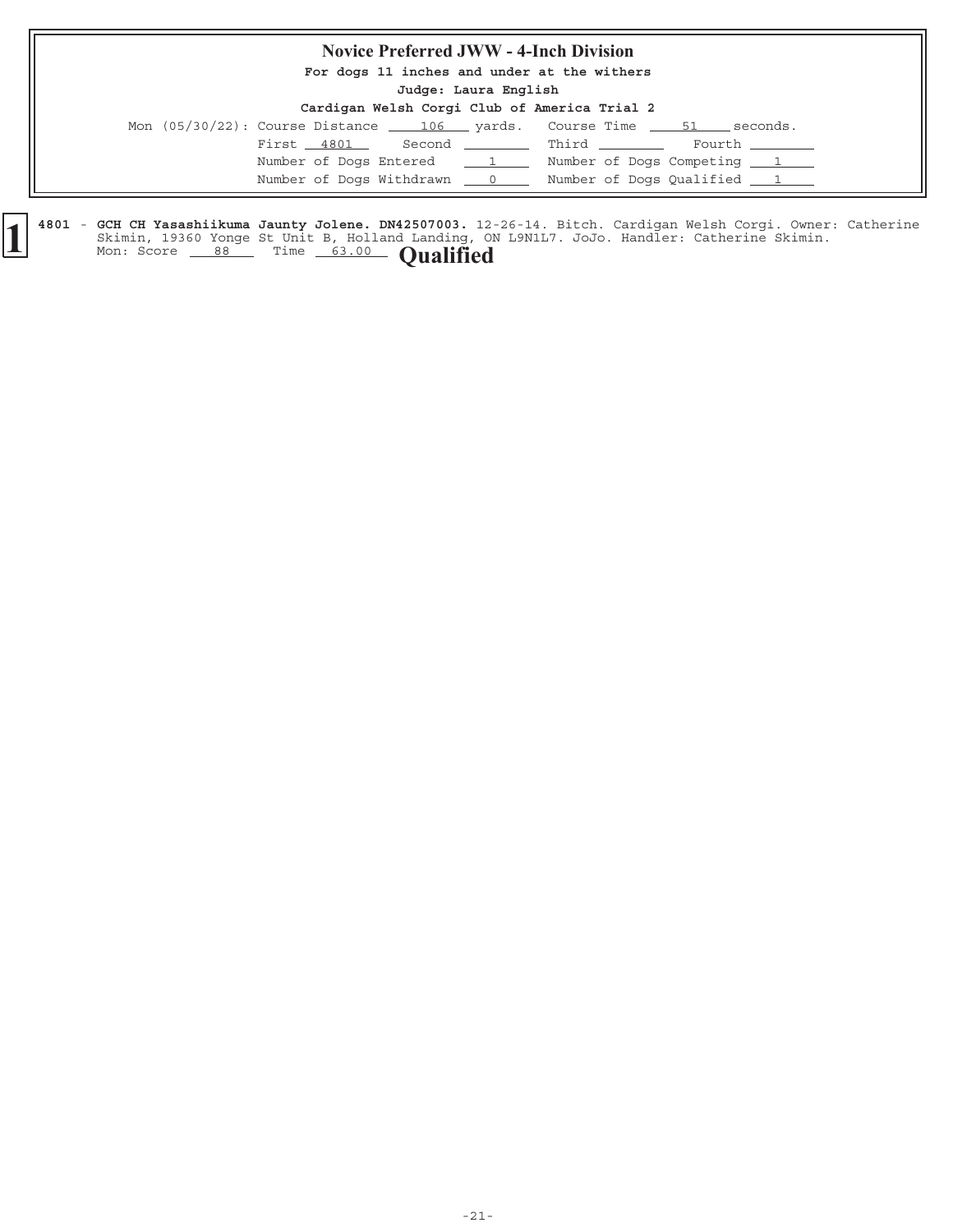|  | <b>Novice Preferred JWW - 8-Inch Division</b>                                                                                                                                                                                                                   |
|--|-----------------------------------------------------------------------------------------------------------------------------------------------------------------------------------------------------------------------------------------------------------------|
|  | For dogs 14 inches and under at the withers                                                                                                                                                                                                                     |
|  | Judge: Laura English                                                                                                                                                                                                                                            |
|  | Cardigan Welsh Corgi Club of America Trial 2                                                                                                                                                                                                                    |
|  | Mon $(05/30/22)$ : Course Distance $\underline{\qquad 106}$ yards. Course Time $\underline{\qquad 47}$ seconds.                                                                                                                                                 |
|  | Second 8807 Third 8804 Fourth<br>First 8806                                                                                                                                                                                                                     |
|  | Number of Dogs Entered 7 7 Number of Dogs Competing 7 7                                                                                                                                                                                                         |
|  | Number of Dogs Withdrawn 0 0 Number of Dogs Qualified 3                                                                                                                                                                                                         |
|  |                                                                                                                                                                                                                                                                 |
|  | 8801 - GCH CH Bridgelady's You'll Never Walk Alone RE FCAT4 FDC CGCU TKN. DN44798304. 12-25-15. Dog. Cardigan<br>Welsh Corqi. Owner: Deborah Frank, 17599 Ebb Tide Drive, Lewes, DE 19958. Walker. Handler: Deborah<br>Frank.                                   |
|  | Mon: Score $\mathbb{N}0$ Time                                                                                                                                                                                                                                   |
|  | 8802 - Raconteur Magic Is Brewing. DN59609204. 09-02-19. Dog. Cardigan Welsh Corgi. Owner: Merinda Tiffany<br>and John Spicer, 3537 Germann Ct, Lexington, KY 40503. Bodhi. Handler: Merinda Tiffany.<br>Mon: Score $N\Omega$ Time                              |
|  | 8804 - CH White Hart Felix Felicis PT TKN. DN63767208. 08-15-20. Dog. Cardigan Welsh Corgi. Owner: Barbara N.<br>Miller, 193 Raymondskill, Milford, PA 18337. Felix. Handler: Barbara N. Miller.<br>Mon: Score 100 Time 36.49 Oualified                         |
|  | 8805 - Karina Mylyn Unleashed Murphy's Chaos. DN54262504. 06-05-18. Dog. Cardigan Welsh Corgi. Owner:<br>Elizabeth Taylor and Zachary Taylor, 15410 Marilyn Ave, Plymouth, MI 48170. Murphy. Handler: Elizabeth<br>Taylor.<br>Mon: Score $\bf{NO}$ Time _______ |
|  | 8806 - Llwyn's Simon Says Reach 4 the Stars. DN61390505. 03-13-20. Dog. Cardigan Welsh Corgi. Owner: Jean<br>Locke and Robert Locke, 816 S. Jefferson, Woodstock, IL 60098. Sherman. Handler: Jean Locke.<br>Mon: Score 100 Time 27.50 Qualified                |
|  | 8807 - OTCH Elyan Andrews Honor Roll UDX4 BN RAE. DN36629805. 03-25-13. Dog. Cardigan Welsh Corgi. Owner:<br>Sheri O'Brien, 4811 S. Pennsylvania St, Englewood, CO 80113. Andy. Handler: Sheri O'Brien.<br>Mon: Score 100 Time 30.04 Oualified                  |
|  | 8808 - Mylyn Karina Doc Bar None. DN59073003. 07-08-19. Dog. Cardigan Welsh Corgi. Owner: Kimberly Oderkirk,                                                                                                                                                    |

7439 Millwood, West Bloomfield, MI 48322. Doc. Handler: Kimberly Oderkirk.

Mon: Score **NQ** Time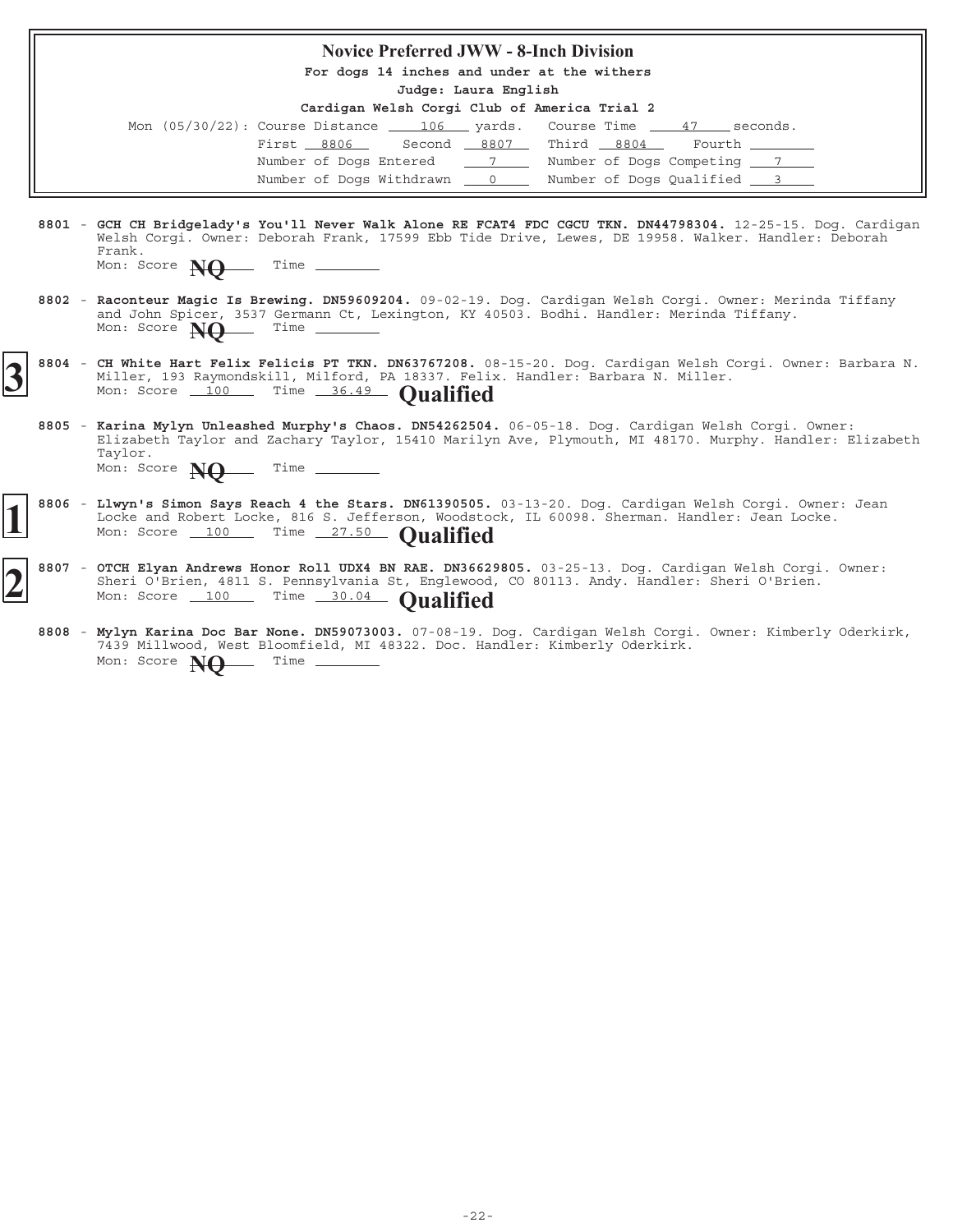# **Open Preferred JWW - 4-Inch Division**

**For dogs 11 inches and under at the withers**

**Judge: Laura English**

| Cardigan Welsh Corgi Club of America Trial 2 |  |  |  |  |  |  |
|----------------------------------------------|--|--|--|--|--|--|
|----------------------------------------------|--|--|--|--|--|--|

| Mon $(05/30/22)$ : Course Distance $\qquad 136$ yards. Course Time $\qquad 54$ |  |                                 | seconds.       |
|--------------------------------------------------------------------------------|--|---------------------------------|----------------|
| First ________                                                                 |  | Second _________ Third ________ | Fourth _______ |
| Number of Dogs Entered 1                                                       |  | Number of Dogs Competing 0      |                |
| Number of Dogs Withdrawn 0                                                     |  |                                 |                |

4402 - CH Raconteur's Cry Havoc RN FDC OAP NJP SCN SIN TKN. DN46648101. 05-25-16. Dog. Cardigan Welsh Corgi. Owner: Gail LaBerge and Robert N. LaBerge, 3862 Morgans Ridge Dr, Buford, GA 30519. Harper. Handler: Gail LaBerge. **CH Raconteur's Cry Havoc RN FDC OAP NJP SCN SIN TKN. DN46648101.**

 $\overline{\phantom{0}}$ 

Mon: Score **ABS** Time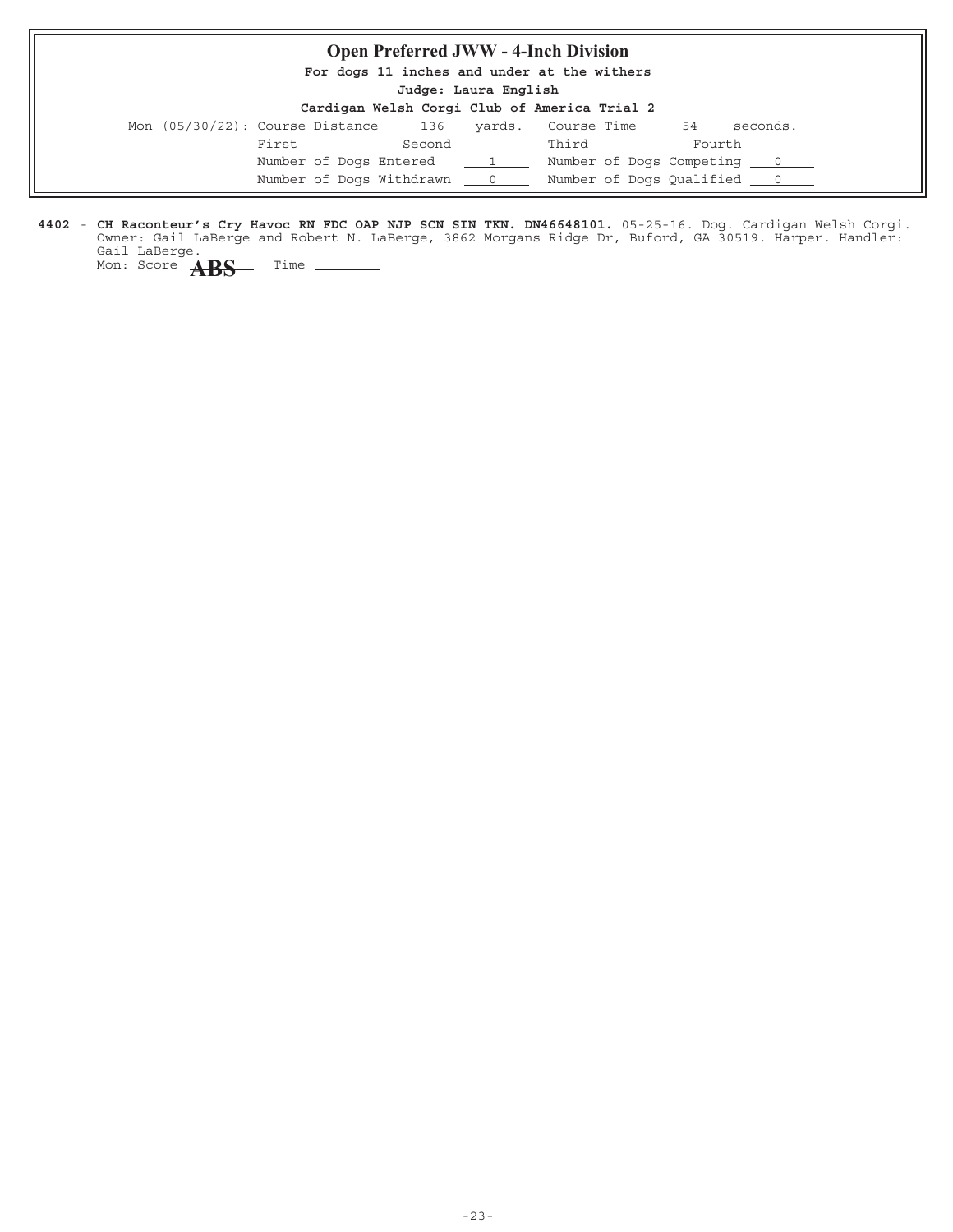#### **Open Preferred JWW - 8-Inch Division**

**For dogs 14 inches and under at the withers**

**Judge: Laura English**

| Cardigan Welsh Corgi Club of America Trial 2 |  |  |  |  |  |  |  |
|----------------------------------------------|--|--|--|--|--|--|--|
|----------------------------------------------|--|--|--|--|--|--|--|

| Mon $(05/30/22)$ : Course Distance $\underline{\qquad 136}$ yards. Course Time $\underline{\qquad 50}$ seconds. |                                 |                            |
|-----------------------------------------------------------------------------------------------------------------|---------------------------------|----------------------------|
| First 8401                                                                                                      | Second _________ Third ________ | Fourth _______             |
| Number of Dogs Entered 4                                                                                        |                                 | Number of Dogs Competing 4 |
| Number of Dogs Withdrawn 0                                                                                      |                                 | Number of Dogs Qualified 1 |

- 4601 Aramoras High Flyng Daredevil. DN52849102. 02-27-18. Dog. Cardigan Welsh Corgi. Owner: Janice Tesch and Kerry Tesch, 890 S Allen Rd, Green Bay, WI 54311. Evel. Handler: Brendan Tesch (Jr. Handler #5264448001). Mon: Score **NO** Time -
- 8401 Blujet's Wicked Pixie HSAds OAP NJP. DN37687002. 08-29-13. Bitch. Cardigan Welsh Corgi. Owner: Jeff Money and Michele Neubauer, 1002 Thorn Bush Road, La Grange, KY 40031. Pixie. Handler: Jeff Money. **Blujet's Wicked Pixie HSAds OAP NJP. DN37687002.** (Money and Michele Neubauer, 1002 Thorn Bush Road, Mon: Score 100 Time 38.90 **Qualified** 
	- 8403 Coedwig's He's My Obsession. DN32800005. 01-26-12. Dog. Cardigan Welsh Corgi. Owner: Ashley Brown, 114 Echo Lake Circle, Eureka, MO 63025. Calvin. Handler: Ashley Brown. **Coedwig's He's My Obsession. DN32800005.** Mon: Score **NO** Time -
	- 8601 Wonderland Stardust Quasar. DN53518002. 04-30-18. Dog. Cardigan Welsh Corgi. Owner: Nicole Zarate and Cindy Forbes and Jesse Noble, 2322 Lindsay Rd, Raeford, NC 28376. Quasar. Handler: Nicole Zarate. Mon: Score **NO** Time \_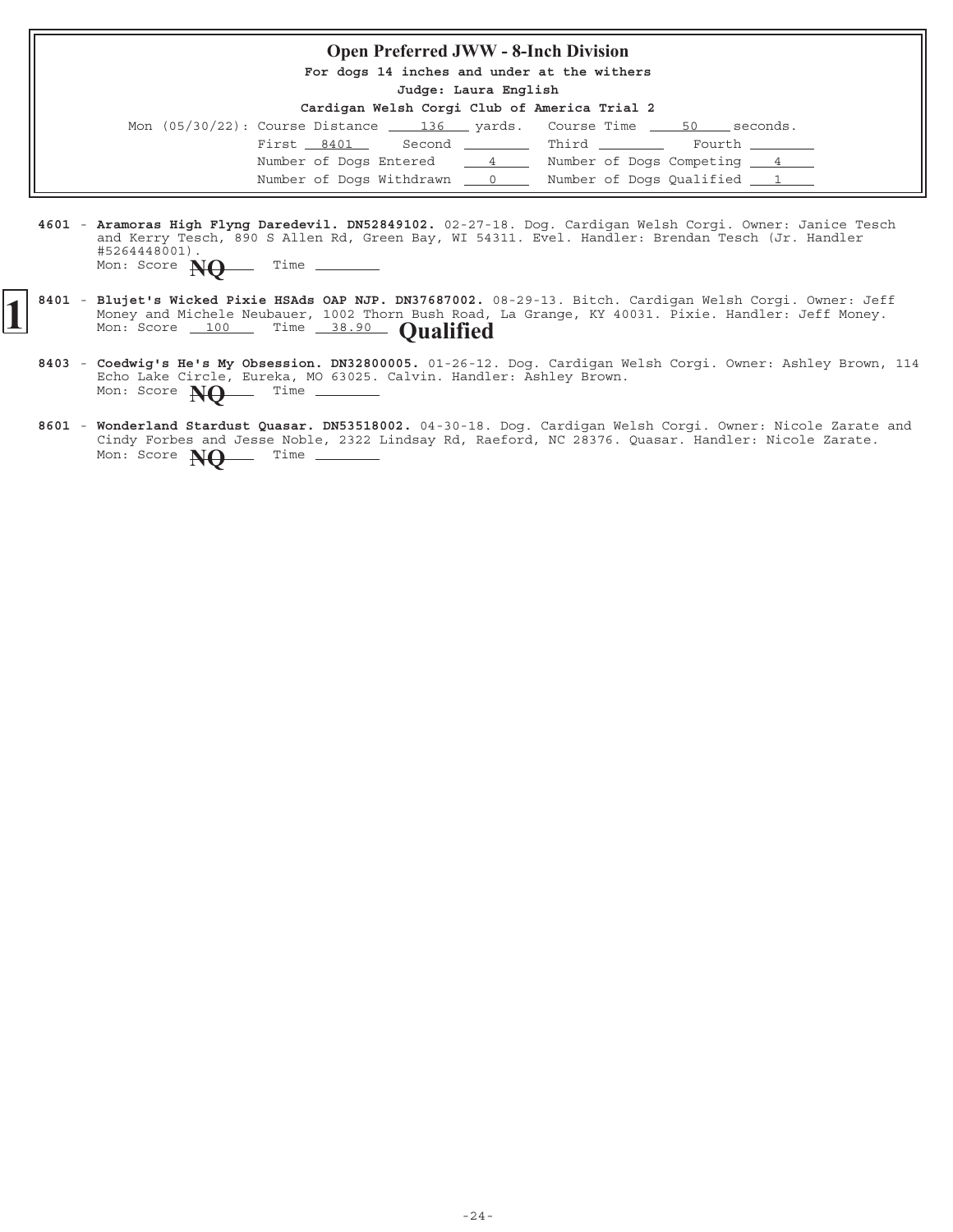# **Excellent Preferred JWW - 4-Inch Division**

**For dogs 11 inches and under at the withers**

**Judge: Laura English**

#### **Cardigan Welsh Corgi Club of America Trial 2**

|  |  |               |                            | Mon $(05/30/22)$ : Course Distance $\_\_\_\$ 155 yards. Course Time | 56 | seconds.       |
|--|--|---------------|----------------------------|---------------------------------------------------------------------|----|----------------|
|  |  | First _______ |                            | Second Third                                                        |    | Fourth _______ |
|  |  |               | Number of Dogs Entered 1   | Number of Dogs Competing 1                                          |    |                |
|  |  |               | Number of Dogs Withdrawn 0 | Number of Dogs Qualified 0                                          |    |                |

#### **4404** - **GCHB Davenitch Doxford Sand Pipers Jewel CD BN RAE XFP OAP OJP RATN FDC BCAT CA. DN41738203.**

01-26-15. Bitch. Cardigan Welsh Corgi. Owner: Sonja Benavidez and Constance Whan, 10921 N 2200th ave, Geneseo, IL 61254. Amber. Handler: Sonja Benavidez. Mon: Score **NQ** Time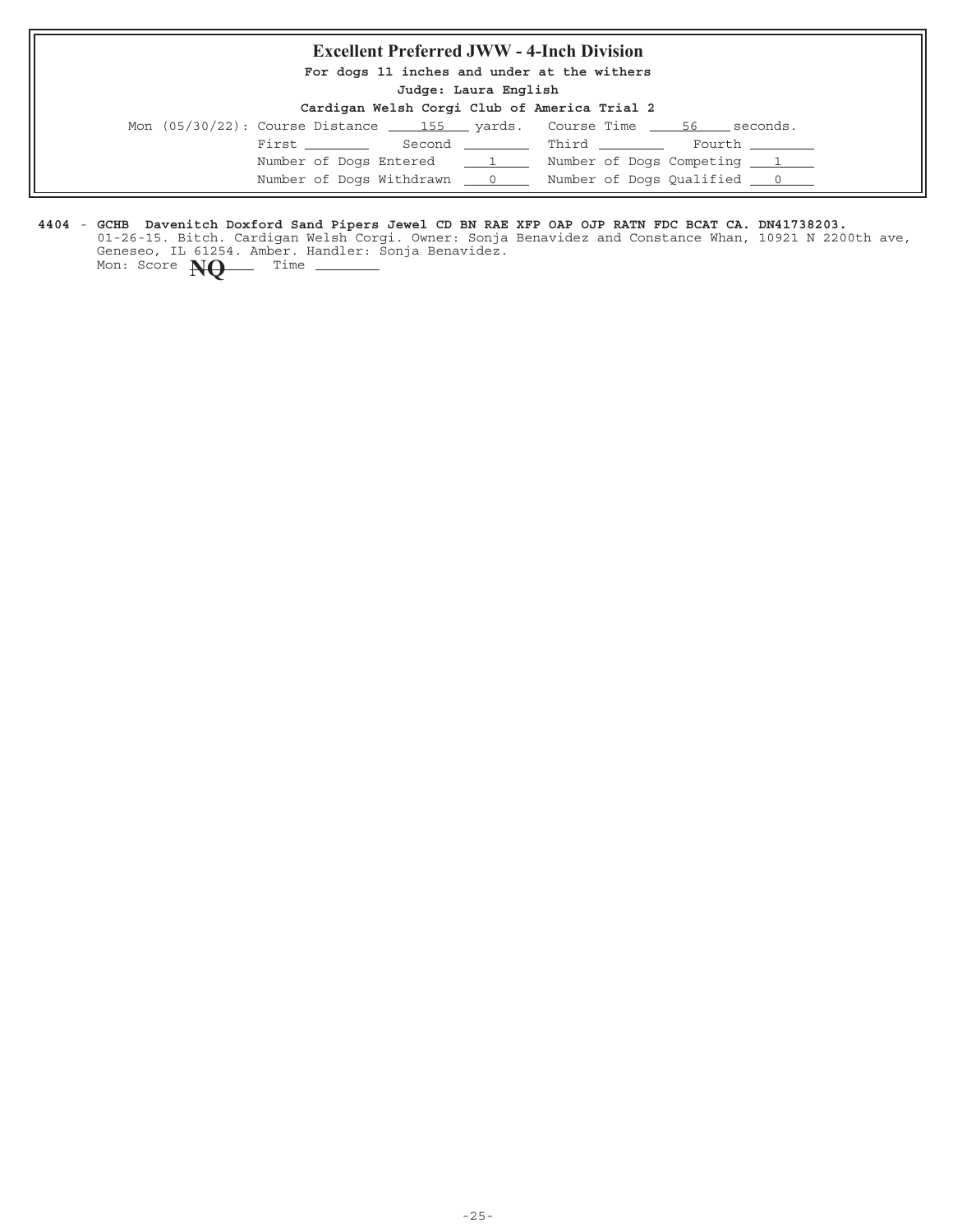# **Excellent Preferred JWW - 8-Inch Division**

**For dogs 14 inches and under at the withers**

**Judge: Laura English**

| Cardigan Welsh Corgi Club of America Trial 2 |  |  |  |  |  |  |  |
|----------------------------------------------|--|--|--|--|--|--|--|
|----------------------------------------------|--|--|--|--|--|--|--|

|  | Second Third Fourth                                                                                                                           |
|--|-----------------------------------------------------------------------------------------------------------------------------------------------|
|  | Number of Dogs Competing 1                                                                                                                    |
|  | Number of Dogs Qualified <u>0</u>                                                                                                             |
|  | Mon (05/30/22): Course Distance 155 yards. Course Time 53 seconds.<br>First _______<br>Number of Dogs Entered 1<br>Number of Dogs Withdrawn 0 |

8208 - Bridgelady's It's A Wonderful LIfe. DN44798301. 12-25-15. Dog. Cardigan Welsh Corgi. Owner: Melonie Boyll, PO Box 134, New Richmond, IN 47967. Bailey. Handler: Melonie Boyll. **Bridgelady's It's A Wonderful LIfe. DN44798301.** Mon: Score **NQ** Time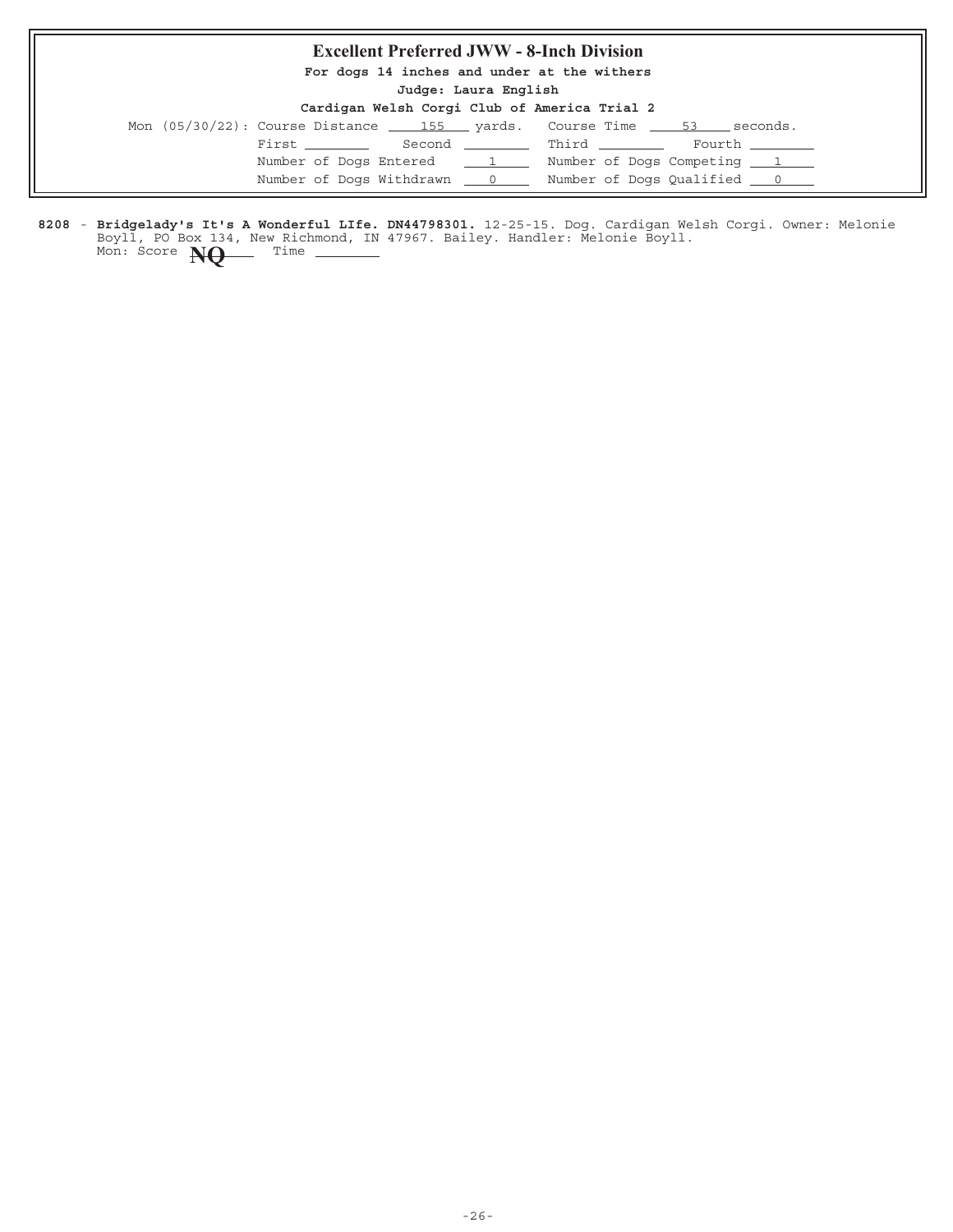#### **Master Preferred JWW - 4-Inch Division**

**For dogs 11 inches and under at the withers**

**Judge: Laura English**

| Mon $(05/30/22)$ : Course Distance                    |  | 155 yards. Course Time 56 seconds. |  |
|-------------------------------------------------------|--|------------------------------------|--|
| First 4210 Second 4208 Third 4201 Fourth 4207         |  |                                    |  |
| Number of Dogs Entered 10 Number of Dogs Competing 10 |  |                                    |  |
| Number of Dogs Withdrawn 0                            |  | Number of Dogs Qualified 5         |  |

- 4201 MACH Aramoras Livin On The Edge RE MXB MJB. DN36852505. 06-01-13. Bitch. Cardigan Welsh Corgi. Owner: Janice Tesch and Kerry Tesch, 890 S Allen Rd, Green Bay, WI 54311. Liv. Handler: Kerry Tesch. **MACH Aramoras Livin On The Edge RE MXB MJB. DN3685**<br>Janice Tesch and Kerry Tesch, 890 S Allen Rd, Gree<br>Mon: Score 100 Time 41.46 **Qualified** 
	- 4202 Octane's Witch Hunt RN AXP AJP XFP BCAT TKA ATT. DN44495401. 10-31-15. Dog. Cardigan Welsh Corgi. Owner: Heather Masch, 442 Jefferson St, Carlstadt, NJ 07072. Geddy Lee. Handler: Heather Masch. **Octane's Witch Hunt RN AXP AJP XFP BCAT TKA ATT. DN44495401.** Mon: Score **NQ** Time
	- **4204** 05-24-13. Dog. **PACH Tartanwyn's Sweetness at Swift Wynd RN AX AXJ MXP10 MJP5 MJPS OFP. DN37042304.** Cardigan Welsh Corgi. Owner: Allen Oshinski and Susan Kenzie, 2740 Fisk ave, Rockford, IL 61020. Payton. Handler: Allen Oshinski. Mon: Score **NQ** Time
	- 4206 Xtacee Octane Atlantic City OAP AJP NFP ACT1 CGC TKN. DN59839102. 09-23-19. Bitch. Cardigan Welsh Corgi. Owner: Heather Masch, 442 Jefferson St, Carlstadt, NJ 07072. River. Handler: Heather Masch. Mon: Score **NO** Time -
	- 4207 CH PACH2 Heritage Hill The Cheshire Cat. DN33498005. 03-31-12. Bitch. Cardigan Welsh Corgi. Owner: Barbara Nibling, 919 Meadowbrook Dr, Grapevine, TX 76051. Stripes. Handler: Barbara Nibling. Mon: Score 100 Time 45.24 **Qualified**
	- **4208** 06-15-14. Dog. **Bridgelady's Back To The Future CD FDC MX AXJ NF BCAT ACT1 THDN CGCA TKN. DN40393502.** Cardigan Welsh Corgi. Owner: Brenda Juhlin, 4310 dunbar Place, Rockford, IL 61114. Winston. Handler: Brenda Juhlin. **2** Mon: Score 100 Time 36.95 **Qualified**
		- 4209 Aramora's Sweet and Spicy RM2 RAE MX MXB MXJ MJB NF TKI. DN41787201. 01-16-15. Bitch. Cardigan Welsh Corgi. Owner: Janice Tesch and Kerry Tesch, 890 S Allen Rd, Green Bay, WI 54311. Chai. Handler: Janice Tesch. Mon: Score 100 Time 49.54 **Qualified**
- **4210 CH PACH Cool Sensation z Dornu Polanlei BN RN MXPC MJPC MJP10 MFP PAX2 DCAT CGC. DN31162903.** 12-05-10. Bitch. Cardigan Welsh Corgi. Owner: Heather Masch, 442 Jefferson St, Carlstadt, NJ 07072. CC. Handler: Heather Masch. 12-05-10. Bitch. Cardigan Welsh Corgi. Owner: Heat<br>CC. Handler: Heather Masch.<br>Mon: Score 100 Time 34.66 **Qualified** 
	- 4401 DoxFord's A Guardian of The Galaxy of Dovehill CDX OAP OJP. DN54601507. 07-01-18. Bitch. Cardigan Welsh Corgi. Owner: Sally Boeke and Grace Boeke, 37 Sherwick Rd, Oswego, IL 60543. Gamora. Handler: Sally Boeke. Mon: Score **NQ** Time \_\_\_\_
	- 4403 Master Jaek of Dragon Patch. DN27804306. 04-22-10. Dog. Cardigan Welsh Corgi. Owner: Elaine Noll, 4360 Trouthaven Dr, Murrysville, PA 15668. Jake. Handler: Elaine Noll. **Master Jaek of Dragon Patch. DN27804306.** Mon: Score **NO** Time -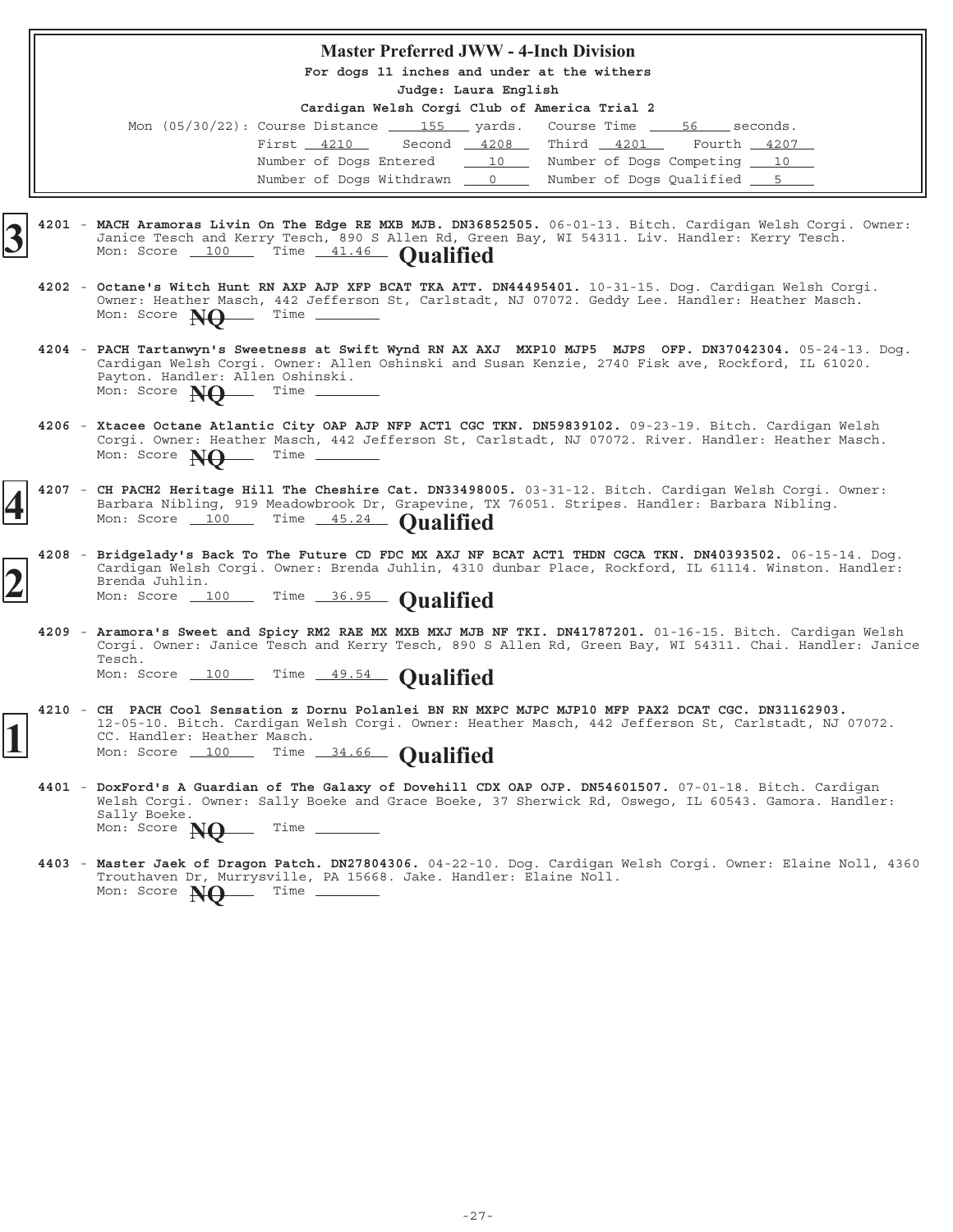#### **Master Preferred JWW - 8-Inch Division**

**For dogs 14 inches and under at the withers**

**Judge: Laura English**

| Mon $(05/30/22)$ : Course Distance $\underline{\qquad}$ 155 yards. Course Time $\underline{\qquad}$ 53 seconds. |                                   |  |                            |  |                 |
|-----------------------------------------------------------------------------------------------------------------|-----------------------------------|--|----------------------------|--|-----------------|
|                                                                                                                 | First 8209 Second 8206 Third 8203 |  |                            |  | Fourth ________ |
|                                                                                                                 | Number of Dogs Entered 9          |  | Number of Dogs Competing 6 |  |                 |
|                                                                                                                 | Number of Dogs Withdrawn 0        |  | Number of Dogs Qualified 3 |  |                 |

- 8201 PACH Corwynt Tayken Blujet Arrevaderci HSAds MXP5 MXPS MJP4 MJPB PAX XFP VCX. DN29977605. 01-06-11. Bitch. Cardigan Welsh Corgi. Owner: Michele Neubauer and Jeff Money, 1002 Thorn Bush Road, La Grange, KY 40031. Reva. Handler: Michele Neubauer.<br>Mon: Score  $\triangle PC$  Time \_\_\_\_\_\_\_\_\_ Mon: Score **ABS**
- 8202 Cornerstone's Tree of Life and Dreams. DN42201302. 02-06-15. Dog. Cardigan Welsh Corgi. Owner: Lauri Foley, 9 Wintergreen Ave, Newburgh, NY 12550. Bonsai. Handler: Lauri Foley. Mon: Score **NO** Time \_
- 8203 Aramoras Rev It Up. DN52849101. 02-27-18. Bitch. Cardigan Welsh Corgi. Owner: Janice Tesch and Kerry Tesch, 890 S Allen Rd, Green Bay, WI 54311. Rev. Handler: Kerry Tesch. **3** 8203 - Aramoras Rev It Up. DN52849101. 02-27-18. Bitch. Tesch, 890 S Allen Rd, Green Bay, WI 54311. Rev. 1 Mon: Score 100 Time 47.73 **Qualified** 
	- 8204 CH OTCH Winbucks Mighty Blue Storm. DN42207603. 02-08-15. Dog. Cardigan Welsh Corgi. Owner: Nancy Youngen, 510 Maple Ave, Maple Park, IL 60151. Storm. Handler: Nancy Youngen. Mon: Score **NO** Time -
	- 8205 Raconteur Magic is A foot PT AX AXJ TKN. DN59609202. 09-02-19. Dog. Cardigan Welsh Corgi. Owner: Vivian Moran and Carolyn Embrey, 400 Hickory Ridge Rd, Waddy, KY 40076. Edgar. Handler: Vivian Moran. Mon: Score **NQ** Time
- 8206 Winbucks A Kiss Is Just A Smooch CD BN AXP AJP DCAT RA RATO CGCU ATT. DN55606105. 09-11-18. Bitch. Cardigan Welsh Corgi. Owner: Patricia Burgess, 11717 Pine Way Unit B, Huntley, IL 60142. Smooch. Handler: Patricia Burgess. **2** Mon: Score 100 Time 42.72 **Qualified**
	- **8207** 04-09-19. Dog. Cardigan **CH RACH Xtacee BB 409 CDX RM# RAE# HT AXP OJP DCAT THDN CGCA TKN. DN57863702.** Welsh Corgi. Owner: Norbert W. . Kowal and Kathryn Schwabe, 127 Pine Hill Rd, Chester, NY 10918. Junior. Handler: Norbert W. . Kowal. Mon: Score **ABS** Time -
- 8209 Blujet's Here We Go Again HSAsd AXP AJP NFP CA CGC VCX. DN37687001. 08-29-13. Dog. Cardigan Welsh Corgi. Owner: Michele Neubauer and Jeff Money, 1002 Thorn Bush Road, La Grange, KY 40031. BenJamin. Handler: Michele Neubauer. Corgi. Owner: Michele Neubauer and Jeff Money, 10<br>
Handler: Michele Neubauer.<br>
Mon: Score 100 Time 42.71 **Qualified** 
	- 8402 Raconteur I'll Have Another OAP AJP HSBd HIAsd HXAs BN RN SWN. DN32267501. 11-17-11. Dog. Cardigan Welsh Corgi. Owner: Merinda Tiffany, 3537 Germann Ct, Lexington, KY 40503. Stout. Handler: Merinda Tiffany. Mon: Score **ABS** Time \_\_\_\_\_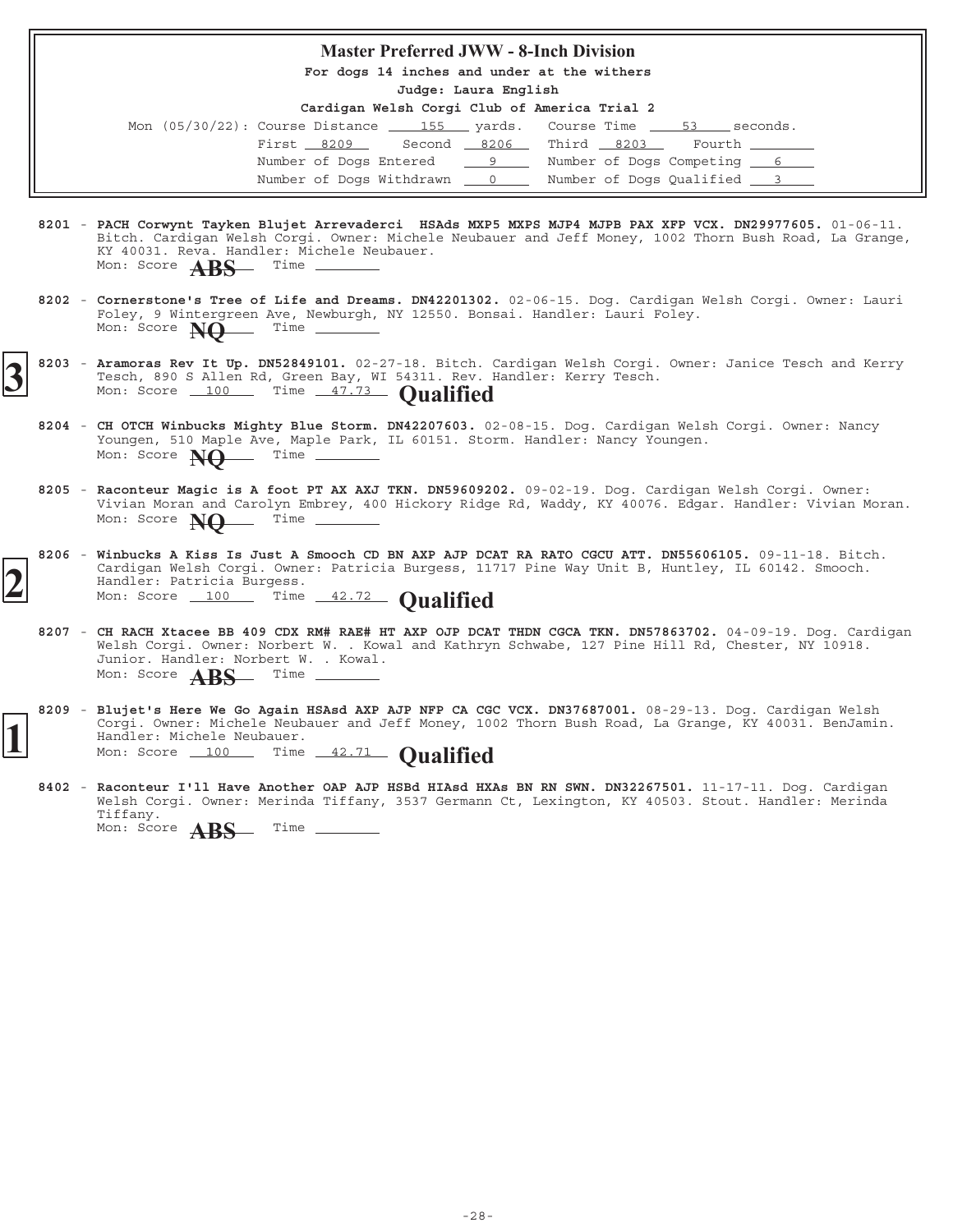# **Contestant Names & Addresses**

|      | Ackerson, Dennis, P.O. Box 716, Folsom, LA 70437            |           |                      |  |
|------|-------------------------------------------------------------|-----------|----------------------|--|
| 4203 | DN30782701                                                  | Harper    | Cardigan Welsh Corgi |  |
|      | Albrecht, Ann, 2719 Steger Creek Path, Powhatan, VA 23139   |           |                      |  |
| 8702 | DN58009601                                                  | Putter    | Cardigan Welsh Corgi |  |
| 8101 | DN42095802                                                  | Birdie    | Cardigan Welsh Corgi |  |
|      | Benavidez, Sonja, 10921 N 2200th ave, Geneseo, IL 61254     |           |                      |  |
| 4404 | DN41738203                                                  | Amber     | Cardigan Welsh Corgi |  |
|      | Boeke, Sally, 37 Sherwick Rd, Oswego, IL 60543              |           |                      |  |
| 8102 | DN46773302                                                  | Dallas    | Cardigan Welsh Corgi |  |
| 4401 | DN54601507                                                  | Gamora    | Cardigan Welsh Corgi |  |
|      | Boyll, Melonie, PO Box 134, New Richmond, IN 47967          |           |                      |  |
| 8208 | DN44798301                                                  | Bailey    | Cardigan Welsh Corgi |  |
|      | Brown, Ashley, 114 Echo Lake Circle, Eureka, MO 63025       |           |                      |  |
| 8403 | DN32800005                                                  | Calvin    | Cardigan Welsh Corgi |  |
|      | Burgess, Patricia, 11717 Pine Way Unit B, Huntley, IL 60142 |           |                      |  |
| 8206 | DN55606105                                                  | Smooch    | Cardigan Welsh Corgi |  |
|      | Calter, Theresa, 1 Wild Rose Lane, Eliot, ME 03903          |           |                      |  |
| 8302 | DN43867704                                                  | Dobby     | Cardigan Welsh Corgi |  |
|      | Converse, Cathy, 1234 Monterey Trail, DePere, WI 54115      |           |                      |  |
| 8301 | DN52849103                                                  | Ryder     | Cardigan Welsh Corgi |  |
|      | Foley, Lauri, 9 Wintergreen Ave, Newburgh, NY 12550         |           |                      |  |
| 8202 | DN42201302                                                  | Bonsai    | Cardigan Welsh Corgi |  |
|      | Frank, Deborah, 17599 Ebb Tide Drive, Lewes, DE 19958       |           |                      |  |
| 8801 | DN44798304                                                  | Walker    | Cardigan Welsh Corgi |  |
|      | Garcia, Laura, 8812 Hubbard Dr N, Galloway, OH 43119        |           |                      |  |
| 8803 | DN56923101                                                  | Garth     | Cardigan Welsh Corgi |  |
|      | Juhlin, Brenda, 4310 dunbar Place, Rockford, IL 61114       |           |                      |  |
| 4208 | DN40393502                                                  | Winston   | Cardigan Welsh Corgi |  |
|      | Kowal, Norbert W. ., 127 Pine Hill Rd, Chester, NY 10918    |           |                      |  |
| 8207 | DN57863702                                                  | Junior    | Cardigan Welsh Corgi |  |
|      | LaBerge, Gail, 3862 Morgans Ridge Dr, Buford, GA 30519      |           |                      |  |
| 4402 | DN46648101                                                  | Harper    | Cardigan Welsh Corgi |  |
|      | Locke, Jean, 816 S. Jefferson, Woodstock, IL 60098          |           |                      |  |
| 8806 | DN61390505                                                  | Sherman   | Cardigan Welsh Corgi |  |
|      | Maley, Annabel Irene, 739 Ebenezer Rd, Gladys, VA 24554     |           |                      |  |
| 8705 | DN46661003                                                  | Roscoe    | Cardigan Welsh Corgi |  |
|      | Masch, Heather, 442 Jefferson St, Carlstadt, NJ 07072       |           |                      |  |
| 4202 | DN44495401                                                  | Geddy Lee | Cardigan Welsh Corgi |  |
| 4206 | DN59839102                                                  | River     | Cardigan Welsh Corgi |  |
| 4210 | DN31162903                                                  | CC        | Cardigan Welsh Corgi |  |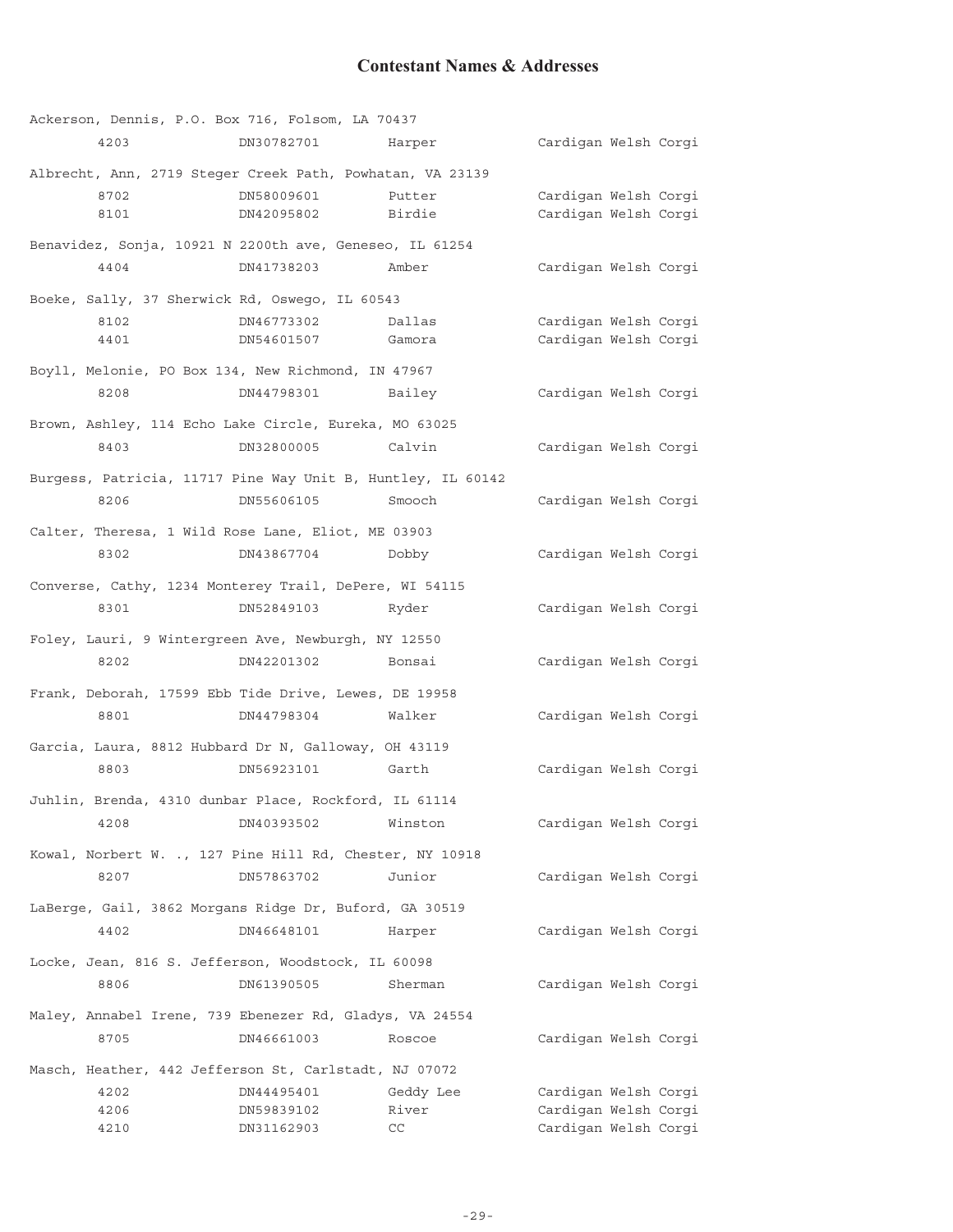# **Contestant Names & Addresses (cont.)**

|                                            | Mead, Patrick, 1709 Franklin Ave, Columbus, OH 43205         |                                                                      |                      |  |
|--------------------------------------------|--------------------------------------------------------------|----------------------------------------------------------------------|----------------------|--|
| 8901                                       | DN57672601                                                   | Tilly                                                                | Cardigan Welsh Corgi |  |
|                                            | Miller, Barbara N., 193 Raymondskill, Milford, PA 18337      |                                                                      |                      |  |
| 8804                                       | DN63767208                                                   | Felix                                                                | Cardigan Welsh Corgi |  |
|                                            | Money, Jeff, 1002 Thorn Bush Road, La Grange, KY 40031       |                                                                      |                      |  |
| 8401                                       | DN37687002                                                   | Pixie                                                                | Cardigan Welsh Corgi |  |
|                                            | Moran, Vivian, 400 Hickory Ridge Rd, Waddy, KY 40076         |                                                                      |                      |  |
| 8205                                       | DN59609202                                                   | Edqar                                                                | Cardigan Welsh Corgi |  |
|                                            | Neubauer, Michele, 1002 Thorn Bush Road, La Grange, KY 40031 |                                                                      |                      |  |
| 8201                                       | DN29977605                                                   | Reva                                                                 | Cardigan Welsh Corgi |  |
| 8209                                       | DN37687001                                                   | BenJamin                                                             | Cardigan Welsh Corgi |  |
|                                            | Nibling, Barbara, 919 Meadowbrook Dr, Grapevine, TX 76051    |                                                                      |                      |  |
| 4207                                       | DN33498005                                                   | Stripes                                                              | Cardigan Welsh Corgi |  |
|                                            | Noll, Elaine, 4360 Trouthaven Dr, Murrysville, PA 15668      |                                                                      |                      |  |
| 4403                                       | DN27804306                                                   | Jake                                                                 | Cardigan Welsh Corgi |  |
|                                            | O'Brien, Sheri, 4811 S. Pennsylvania St, Englewood, CO 80113 |                                                                      |                      |  |
| 8807                                       | DN36629805                                                   | Andy                                                                 | Cardigan Welsh Corgi |  |
|                                            | Oderkirk, Kimberly, 7439 Millwood, West Bloomfield, MI 48322 |                                                                      |                      |  |
| 8808                                       | DN59073003                                                   | Doc                                                                  | Cardigan Welsh Corgi |  |
|                                            | Oshinski, Allen, 2740 Fisk ave, Rockford, IL 61020           |                                                                      |                      |  |
| 4204                                       | DN37042304                                                   | Payton                                                               | Cardigan Welsh Corgi |  |
| Powers, Jo, 7455 Dyer Rd, Denton, MD 21628 |                                                              |                                                                      |                      |  |
| 8703                                       | DN65457001                                                   | Hex                                                                  | Cardigan Welsh Corgi |  |
|                                            | Recker, Marissa, 2622 Union St, Madison, WI 53704            |                                                                      |                      |  |
| 8103                                       | DN50559108                                                   | Ziggy                                                                | Cardigan Welsh Corgi |  |
| 8704                                       | DN65457004                                                   | Minnie                                                               | Cardigan Welsh Corgi |  |
|                                            | Restifo, Leslie, 13757 Prospect Rd., Strongsville, OH 44149  |                                                                      |                      |  |
| 8104                                       | DN57187304                                                   | Jonny Quest                                                          | Cardigan Welsh Corgi |  |
|                                            | Roberts, Kathy, 85 Logic Ct., Beavercreek, OH 45440          |                                                                      |                      |  |
| 8106                                       | DN42095801                                                   | CrackerJack                                                          | Cardigan Welsh Corgi |  |
|                                            | Ruhde, Carrie, 1106 Fulton St, Waterloo, IA 50707            |                                                                      |                      |  |
| 8105                                       | DN58883402                                                   | Josie                                                                | Cardigan Welsh Corgi |  |
|                                            | Sims, Margaret A, 259 Aaron Rd, Venue, PA 16364              |                                                                      |                      |  |
| 8108                                       | DN47503503                                                   | Queenie                                                              | Cardigan Welsh Corgi |  |
|                                            |                                                              | Skimin, Catherine, 19360 Yonge St Unit B, Holland Landing, ON L9N1L7 |                      |  |
| 4801                                       | DN42507003                                                   | JoJo                                                                 | Cardigan Welsh Corgi |  |
|                                            | Stonesifer, Lynn, 238 Ferring Court, Abingdon, MD 21009      |                                                                      |                      |  |
| 8701                                       | DN57220805                                                   | Beau                                                                 | Cardigan Welsh Corgi |  |
|                                            | Taylor, Elizabeth, 15410 Marilyn Ave, Plymouth, MI 48170     |                                                                      |                      |  |
| 8805                                       | DN54262504                                                   | Murphy                                                               | Cardigan Welsh Corgi |  |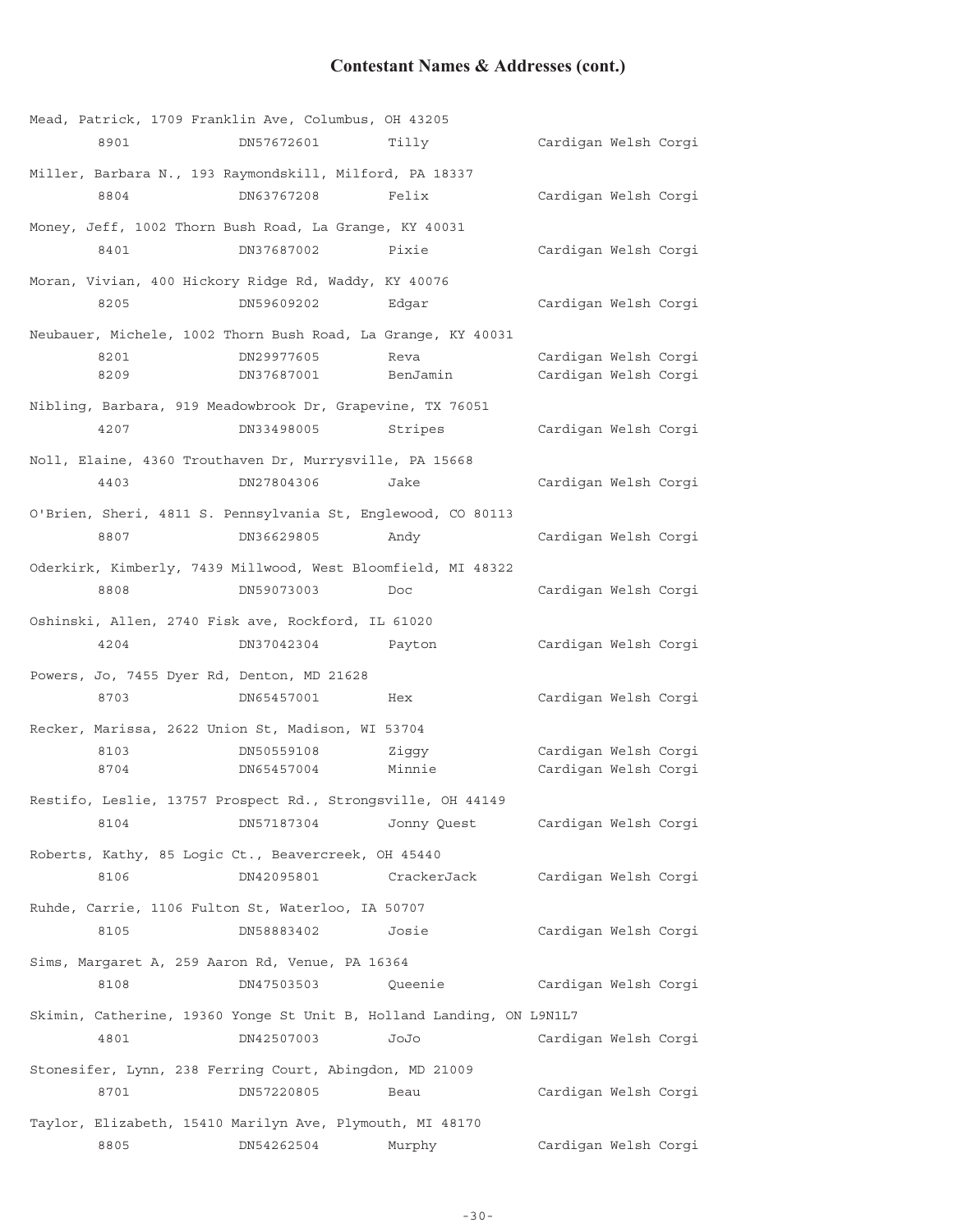# **Contestant Names & Addresses (cont.)**

|      | Tesch, Brendan, Jr. Handler #5264448001, , , 54311            |        |                      |
|------|---------------------------------------------------------------|--------|----------------------|
| 4601 | DN52849102 Evel                                               |        | Cardigan Welsh Corgi |
|      | Tesch, Kerry and Vanessa, 890 S Allen Rd, Green Bay, WI 54311 |        |                      |
| 4209 | DN41787201                                                    | Chai   | Cardigan Welsh Corgi |
| 4201 | DN36852505 Liv                                                |        | Cardigan Welsh Corgi |
| 8203 | DN52849101 Rev                                                |        | Cardigan Welsh Corgi |
| 8107 | DN41787202                                                    | Kuna   | Cardigan Welsh Corgi |
|      | Tiffany, Merinda, 3537 Germann Ct, Lexington, KY 40503        |        |                      |
| 8402 | DN32267501                                                    | Stout  | Cardigan Welsh Corgi |
| 8802 | DN59609204     Bodhi                                          |        | Cardigan Welsh Corgi |
|      | Wiecek, Christine, 7926 Hermitage Rd, Concord, OH 44077       |        |                      |
| 8706 | DN47643401 Gibbs                                              |        | Cardigan Welsh Corgi |
|      | Youngen, Nancy, 510 Maple Ave, Maple Park, IL 60151           |        |                      |
| 8204 | DN42207603 Storm                                              |        | Cardigan Welsh Corgi |
|      | Zarate, Nicole, 2322 Lindsay Rd, Raeford, NC 28376            |        |                      |
| 8601 | DN53518002                                                    | Ouasar | Cardigan Welsh Corgi |